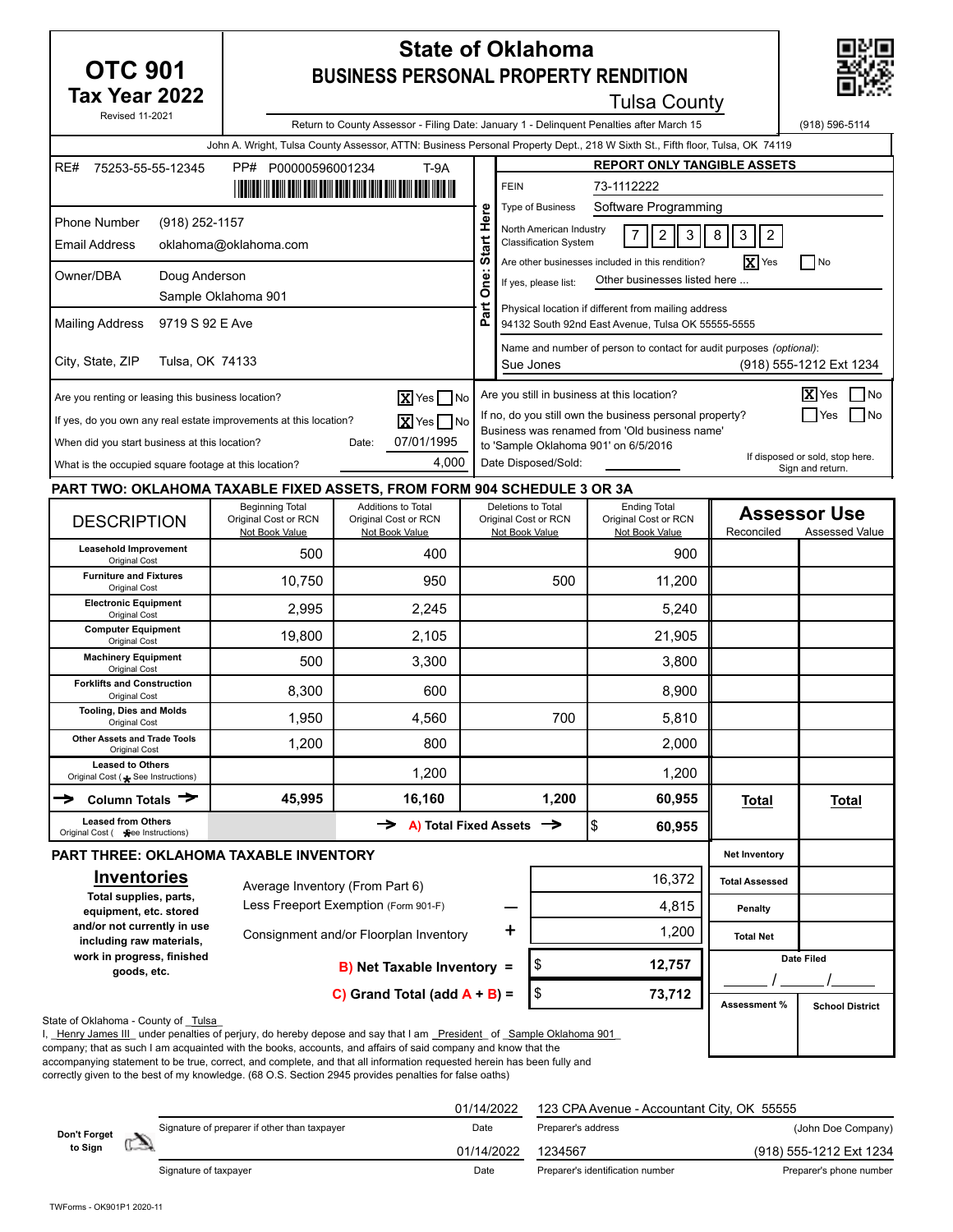### **BUSINESS PERSONAL PROPERTY RENDITION - PAGE 2 TAX YEAR 2022**



Name of Business ...........:

Sample Oklahoma 901 (Doug Anderson) 9719 S 92 E Ave - Tulsa, OK 74133

Personal Property Acct # :

Address ...........................: P00000596001234

|               | PART FOUR: ADDITIONS DURING THE REPORTING YEAR |                      |                                                           |                                                         |         |  |
|---------------|------------------------------------------------|----------------------|-----------------------------------------------------------|---------------------------------------------------------|---------|--|
| Item          | <b>Leasehold Improvement</b>                   |                      | <b>Year Acquired</b>                                      | <b>Total Original Cost or RCN</b>                       |         |  |
| Number        |                                                | New                  | Used                                                      |                                                         |         |  |
| 34            | Repaired sign                                  | 2021                 |                                                           |                                                         | 225     |  |
| 39            | Curb put in                                    | 2021                 |                                                           |                                                         | 175     |  |
|               |                                                |                      |                                                           | <b>Total Additions for Leasehold Improvement</b>        | \$400   |  |
| Item          | <b>Furniture and Fixtures</b>                  |                      | <b>Year Acquired</b>                                      | <b>Total Original Cost or RCN</b>                       |         |  |
| Number        |                                                | New                  | <b>Used</b>                                               |                                                         |         |  |
| 19            | Receptionist desk                              | 2021                 |                                                           |                                                         | 350     |  |
| 29            | Couch                                          | 2021                 |                                                           |                                                         | 100     |  |
| 37            | Misc furniture                                 |                      | 2021                                                      |                                                         | 500     |  |
|               |                                                |                      |                                                           | <b>Total Additions for Furniture and Fixtures</b>       | \$950   |  |
| Item          |                                                |                      | <b>Year Acquired</b>                                      | <b>Total Original Cost or RCN</b>                       |         |  |
| Number        | <b>Electronic Equipment</b>                    | New                  | Used                                                      |                                                         |         |  |
| 16            | <b>Blueprinting machine</b>                    | 2021                 |                                                           |                                                         | 2,100   |  |
| 35            | Copier                                         | 2021                 |                                                           |                                                         | 145     |  |
|               |                                                |                      |                                                           | <b>Total Additions for Electronic Equipment</b>         | \$2,245 |  |
| Item          |                                                |                      | <b>Year Acquired</b>                                      |                                                         |         |  |
| <b>Number</b> | <b>Computer Equipment</b>                      | New                  | <b>Used</b>                                               | <b>Total Original Cost or RCN</b>                       |         |  |
| 15            | Printer table                                  | 2021                 |                                                           |                                                         |         |  |
| 21            | Dell Dimension 8200                            | 2021                 |                                                           |                                                         | 2,050   |  |
|               |                                                |                      |                                                           | <b>Total Additions for Computer Equipment</b>           | \$2,105 |  |
| Item          |                                                |                      | <b>Year Acquired</b><br><b>Total Original Cost or RCN</b> |                                                         |         |  |
| Number        | <b>Machinery and Equipment</b>                 | New                  | <b>Used</b>                                               |                                                         |         |  |
| 17            | Standard lathe                                 |                      | 2021                                                      |                                                         | 3,300   |  |
|               |                                                |                      |                                                           | <b>Total Additions for Machinery and Equipment</b>      | \$3,300 |  |
| Item          |                                                |                      | <b>Year Acquired</b><br><b>Total Original Cost or RCN</b> |                                                         |         |  |
| Number        | <b>Forklifts and Construction</b>              | New                  | Used                                                      |                                                         |         |  |
| 10            | Tires for forklift                             |                      | 2021                                                      |                                                         | 600     |  |
|               |                                                |                      |                                                           | <b>Total Additions for Forklifts and Construction</b>   | \$600   |  |
| Item          |                                                |                      | <b>Year Acquired</b>                                      | <b>Total Original Cost or RCN</b>                       |         |  |
| <b>Number</b> | <b>Tooling, Dies, and Molds</b>                | <b>New</b>           | <b>Used</b>                                               |                                                         |         |  |
| 18            | Various molds for proto-typing                 | 2021                 |                                                           |                                                         | 4,400   |  |
| 26            | Power drill                                    | 2021                 |                                                           |                                                         | 160     |  |
|               |                                                |                      |                                                           | <b>Total Additions for Tooling, Dies, and Molds</b>     | \$4,560 |  |
| Item          |                                                | <b>Year Acquired</b> |                                                           |                                                         |         |  |
| Number        | <b>Other Assets and Trade Tools</b>            | New                  | Used                                                      | <b>Total Original Cost or RCN</b>                       |         |  |
| 9             | Misc tools, wrenches, screwdrivers etc         | 2021                 |                                                           |                                                         | 800     |  |
|               |                                                |                      |                                                           | <b>Total Additions for Other Assets and Trade Tools</b> | \$800   |  |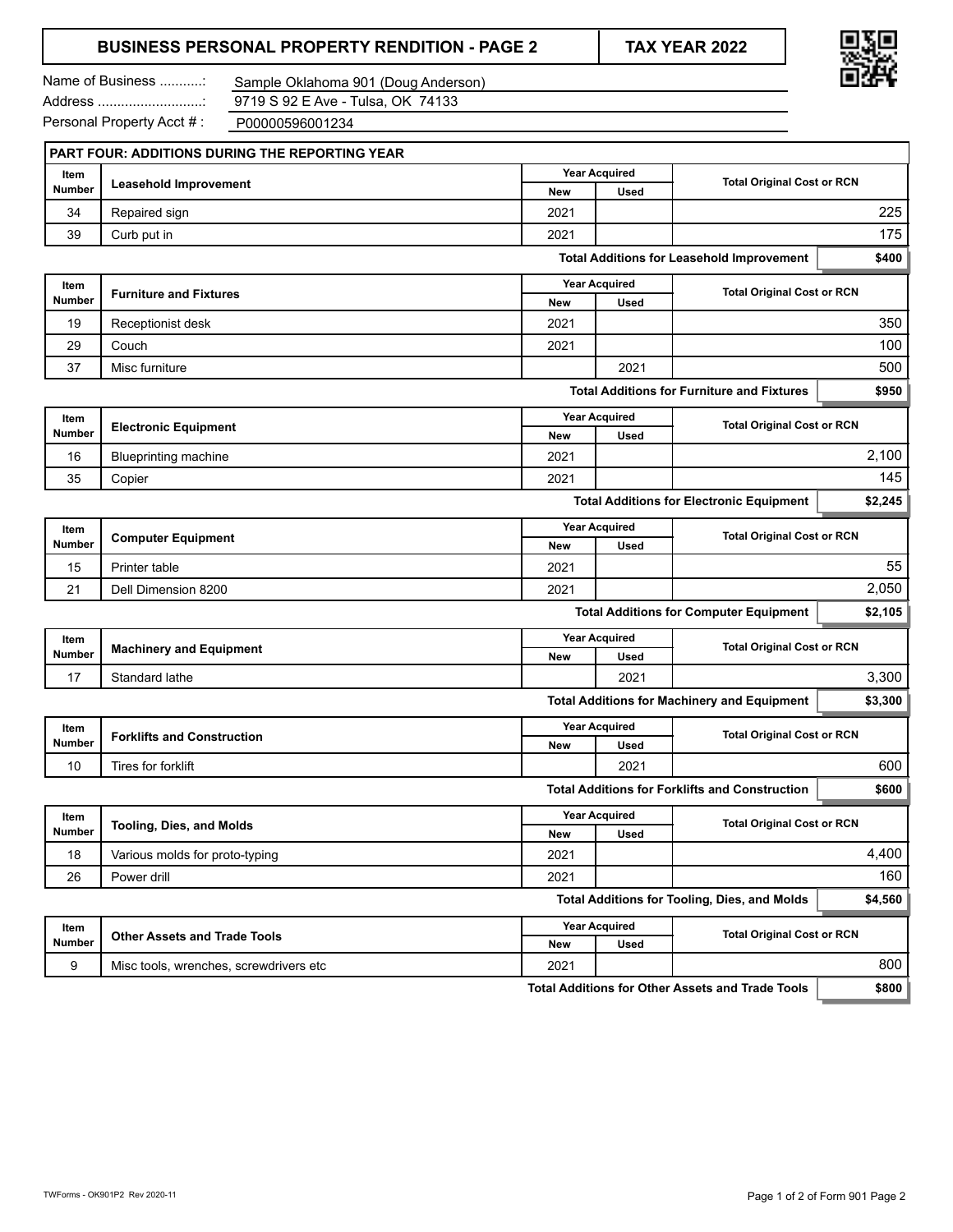### **BUSINESS PERSONAL PROPERTY RENDITION - PAGE 2 TAX YEAR 2022**

Name of Business ...........:

Sample Oklahoma 901 (Doug Anderson) 9719 S 92 E Ave - Tulsa, OK 74133

Address ...........................: Personal Property Acct # :

P00000596001234

|                               | <b>PART FOUR: ADDITIONS DURING THE REPORTING YEAR</b> |                       |                                      |                                   |  |  |  |
|-------------------------------|-------------------------------------------------------|-----------------------|--------------------------------------|-----------------------------------|--|--|--|
| Item                          |                                                       |                       | <b>Year Acquired</b>                 | <b>Total Original Cost or RCN</b> |  |  |  |
| <b>Number</b>                 | <b>Leased To Others</b>                               | <b>New</b>            | <b>Used</b>                          |                                   |  |  |  |
| 7                             | Leased old chairs to Dairy Queen                      | 2021                  |                                      | 900                               |  |  |  |
|                               | Lease Information                                     |                       | Asset Type: Furniture                |                                   |  |  |  |
| Lessee Name : Lesse Name here |                                                       | Age of Asset: 1 years |                                      |                                   |  |  |  |
|                               | Address : lessee's address                            |                       | Lease Term: 36 months                | Payment: \$500                    |  |  |  |
|                               | Phone: lessee's phone                                 |                       |                                      |                                   |  |  |  |
| 20                            | Leased mapping machine to Ralph                       |                       | 2021                                 | 300                               |  |  |  |
|                               | <b>Lease Information</b>                              |                       | Asset Type: Map type asset. Not sure |                                   |  |  |  |
|                               | Lessee Name: Ralph Smith                              |                       | Age of Asset: 8 years                |                                   |  |  |  |
|                               | Address: 333 Smith lane                               | Lease Term: 2 years   |                                      | Payment: \$75                     |  |  |  |
|                               | Phone: (918) 232-3232                                 |                       |                                      |                                   |  |  |  |

|                           |                                                       |             |                      | \$1,200                                                                                                                         |
|---------------------------|-------------------------------------------------------|-------------|----------------------|---------------------------------------------------------------------------------------------------------------------------------|
| <b>Leased From Others</b> |                                                       |             |                      |                                                                                                                                 |
|                           |                                                       | <b>Used</b> |                      |                                                                                                                                 |
| Dell Dimension Computer   | 2017                                                  |             |                      |                                                                                                                                 |
| <b>Lease Information</b>  | Asset Type: Bob's asset type<br>Age of Asset: 5 years |             |                      |                                                                                                                                 |
| Owner Name: Bob Henderson |                                                       |             |                      |                                                                                                                                 |
| Address: 123 Bobby Street | Lease Term: monthly                                   |             |                      |                                                                                                                                 |
| Phone: (918) 252-1234     |                                                       |             |                      |                                                                                                                                 |
|                           |                                                       | New         | <b>Year Acquired</b> | <b>Total Additions for Leased To Others</b><br><b>Total Original Cost or RCN</b><br>Payment: \$250<br>First Year of Lease: 2017 |

**Total Additions for Leased From Others**

**Total Additions for Tax Year 2022**  $\rightarrow$  **| \$16,160** 

|                                                 | <b>PART FIVE: DELETIONS DURING THE REPORTING YEAR</b> |                      |                      |                                                     |         |
|-------------------------------------------------|-------------------------------------------------------|----------------------|----------------------|-----------------------------------------------------|---------|
| Item                                            | <b>Furniture and Fixtures</b>                         |                      | <b>Year Acquired</b> | <b>Total Original Cost or RCN</b>                   |         |
| <b>Number</b>                                   |                                                       | New                  | Used                 |                                                     |         |
| 11                                              | Fat Freddy's Furniture                                |                      | 2014                 |                                                     | 500     |
|                                                 |                                                       |                      |                      | <b>Total Deletions for Furniture and Fixtures</b>   | \$500   |
| Item                                            |                                                       | <b>Year Acquired</b> |                      | <b>Total Original Cost or RCN</b>                   |         |
| <b>Number</b>                                   | <b>Tooling, Dies, and Molds</b>                       | <b>New</b>           | Used                 |                                                     |         |
| 6                                               | Mold #4823                                            | 2020                 |                      |                                                     | 700     |
|                                                 |                                                       |                      |                      | <b>Total Deletions for Tooling, Dies, and Molds</b> | \$700   |
| Total Deletions for Tax Year 2022 $\rightarrow$ |                                                       |                      |                      |                                                     | \$1,200 |

For Additions & Deletions, subtotals are printed within each category if there is more than one asset listed for the same year.

| <b>PART SIX: BEGINNING OR MONTHLY INVENTORY</b> |          |           |         |          |          |         |  |
|-------------------------------------------------|----------|-----------|---------|----------|----------|---------|--|
| January                                         | February | March     | April   | May      | June     |         |  |
| 6.333                                           | 2.000    |           | 400     |          |          | Average |  |
| July                                            | August   | September | October | November | December |         |  |
| 78,000                                          |          | 9.000     |         |          | 2.500    | 16,372  |  |

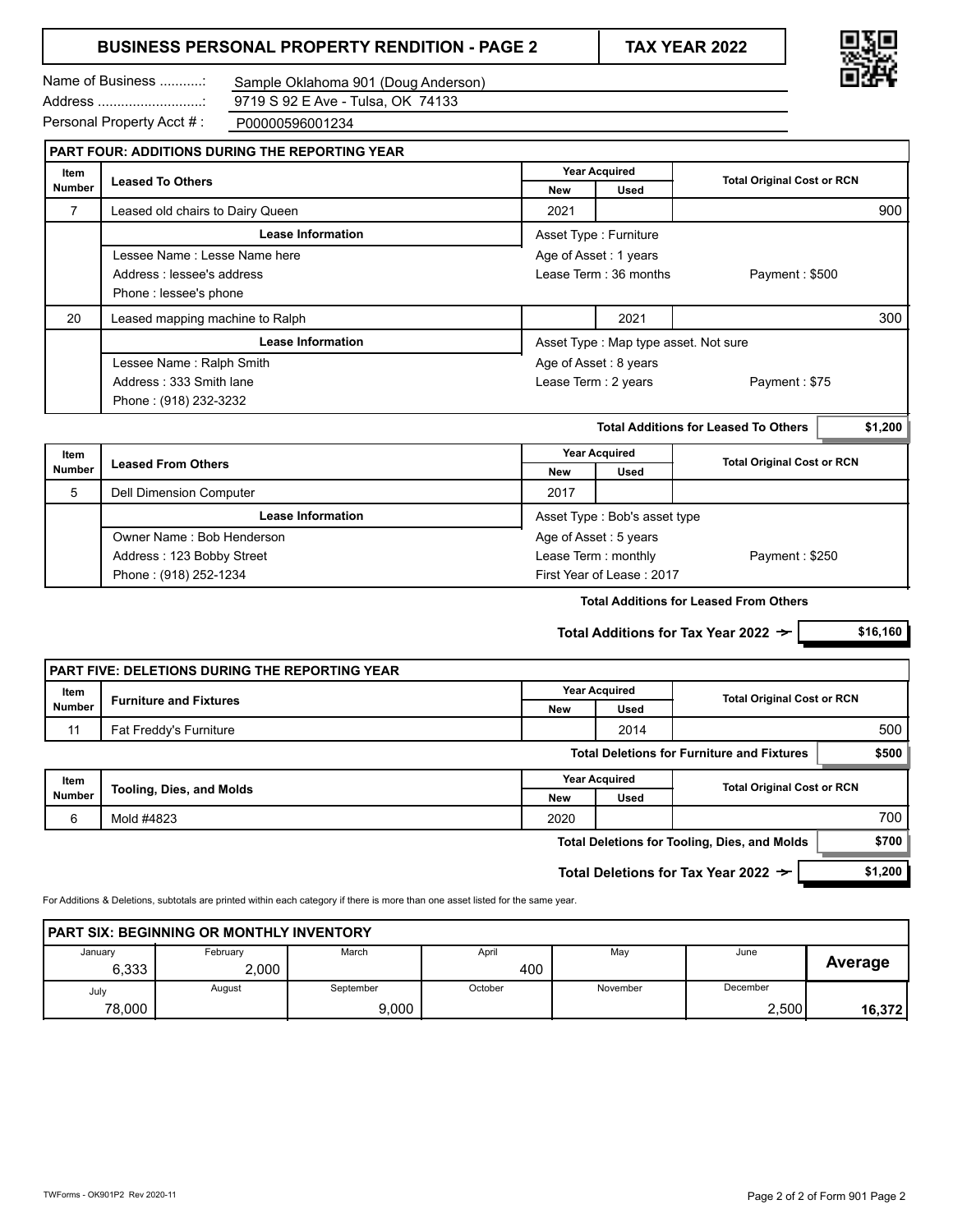### **OTC 904-A Schedule 3-A Tax Year 2022**

Revised 11-2021

### **ASSET LISTING (GROUPED) State of Oklahoma**



Page 1 of 2

**Taxpayers filing in TULSA County:** Must complete this schedule listing like or similar items grouped by description, year of acquisition and original cost and class. This schedule to be filed with completed OTC Form 901 rendition.

| 9719 S 92 E Ave - Tulsa, OK 74133<br>Address :<br>Personal Property Account Number:<br>P00000596001234<br>oklahoma@oklahoma.com<br>Email Address:<br>REPORT ONLY TANGIBLE ASSETS<br><b>ASSESSORS USE ONLY</b><br><b>Year Acquired</b><br>Original<br>LIFE<br>%<br>Item<br>$\left( 1\right)$<br><b>Leasehold Improvement</b><br><b>FACTOR</b><br><b>RCLND</b><br>GOOD<br><b>YEARS</b><br>Cost<br>Number<br><b>Used</b><br><b>New</b><br>2021<br>225<br>34<br>Repaired sign<br>39<br>2021<br>175<br>Curb put in<br>500<br>2020<br>1<br>New sign<br>\$900<br><b>Leasehold Improvement Total</b><br>Ttl<br><b>Year Acquired</b><br><b>LIFE</b><br>%<br>Original<br>Item<br>$\circled{2}$<br><b>Furniture and Fixtures</b><br><b>FACTOR</b><br><b>RCLND</b><br><b>YEARS</b><br>GOOD<br>Cost<br>Number<br><b>New</b><br>Used<br>2021<br>350<br>19<br>Receptionist desk<br>29<br>2021<br>100<br>Couch<br>37<br>500<br>Misc furniture<br>2021<br>12<br>Old Mahogony desk<br>2020<br>10,000<br>28<br>2019<br>250<br>Lamps<br><b>Furniture and Fixtures Total</b><br>\$11,200<br>Ttl<br><b>Year Acquired</b><br><b>LIFE</b><br>Original<br>$\%$<br>Item<br>$\odot$<br><b>Electronic Equipment</b><br><b>RCLND</b><br><b>FACTOR</b><br><b>YEARS</b><br>GOOD<br>Cost<br>Number<br><b>New</b><br>Used<br>2021<br>2,100<br>16<br><b>Blueprinting machine</b><br>35<br>2021<br>145<br>Copier<br>CAD Drafting table<br>2019<br>2,995<br>40<br><b>Electronic Equipment Total</b><br>\$5,240<br>Ttl<br><b>Year Acquired</b><br><b>LIFE</b><br>%<br>Original<br>Item<br>$\bigodot$<br><b>Computer Equipment</b><br><b>FACTOR</b><br><b>RCLND</b><br><b>YEARS</b><br>GOOD<br>Cost<br>Number<br><b>New</b><br>Used<br>2021<br>55<br>15<br>Printer table<br>21<br>2021<br>2,050<br>Dell Dimension 8200<br>14<br>Disk Server<br>2020<br>200<br>2018<br>19,500<br>13<br>Nine Dell computers<br>$\overline{c}$<br>RadioShack TRS-III<br>2014<br>100<br><b>Computer Equipment Total</b><br>\$21,905<br>Ttl<br><b>Year Acquired</b><br><b>LIFE</b><br>%<br>Original<br>Item<br>$\odot$<br><b>Machinery and Equipment</b><br><b>FACTOR</b><br><b>RCLND</b><br>GOOD<br><b>YEARS</b><br>Cost<br>Number<br>Used<br><b>New</b><br>Standard lathe<br>2021<br>3,300<br>17<br>3<br>2020<br>500<br>Brookings sheet bender - model 100A<br>\$3,800<br><b>Machinery and Equipment Total</b><br><b>Ttl</b><br><b>Year Acquired</b><br>Original<br><b>LIFE</b><br>%<br>Item<br>$\odot$<br><b>Forklifts and Construction</b><br><b>RCLND</b><br><b>FACTOR</b><br><b>YEARS</b><br>GOOD<br>Cost<br>Number<br><b>Used</b><br><b>New</b><br>2021<br>600<br>10<br>Tires for forklift<br>42<br><b>CASE</b> forklift<br>2018<br>8,300<br><b>Forklifts and Construction Total</b><br>\$8,900<br>Ttl<br><b>Year Acquired</b><br>Original<br><b>LIFE</b><br>%<br>Item<br>(7)<br><b>Tooling, Dies, and Molds</b><br><b>FACTOR</b><br><b>RCLND</b><br>GOOD<br><b>YEARS</b><br>Cost<br>Number<br>Used<br>New<br>2021<br>4,400<br>18<br>Various molds for proto-typing<br>26<br>Power drill<br>2021<br>160<br>27<br>2020<br>1,250<br>Hammer and tong set |
|---------------------------------------------------------------------------------------------------------------------------------------------------------------------------------------------------------------------------------------------------------------------------------------------------------------------------------------------------------------------------------------------------------------------------------------------------------------------------------------------------------------------------------------------------------------------------------------------------------------------------------------------------------------------------------------------------------------------------------------------------------------------------------------------------------------------------------------------------------------------------------------------------------------------------------------------------------------------------------------------------------------------------------------------------------------------------------------------------------------------------------------------------------------------------------------------------------------------------------------------------------------------------------------------------------------------------------------------------------------------------------------------------------------------------------------------------------------------------------------------------------------------------------------------------------------------------------------------------------------------------------------------------------------------------------------------------------------------------------------------------------------------------------------------------------------------------------------------------------------------------------------------------------------------------------------------------------------------------------------------------------------------------------------------------------------------------------------------------------------------------------------------------------------------------------------------------------------------------------------------------------------------------------------------------------------------------------------------------------------------------------------------------------------------------------------------------------------------------------------------------------------------------------------------------------------------------------------------------------------------------------------------------------------------------------------------------------------------------------------------------------------------------------------------------------------------------------------------------------------------------------------------------------------------------------------------------------------------------------------------------------------------------------------------------------------------------------------------------|
|                                                                                                                                                                                                                                                                                                                                                                                                                                                                                                                                                                                                                                                                                                                                                                                                                                                                                                                                                                                                                                                                                                                                                                                                                                                                                                                                                                                                                                                                                                                                                                                                                                                                                                                                                                                                                                                                                                                                                                                                                                                                                                                                                                                                                                                                                                                                                                                                                                                                                                                                                                                                                                                                                                                                                                                                                                                                                                                                                                                                                                                                                                   |
|                                                                                                                                                                                                                                                                                                                                                                                                                                                                                                                                                                                                                                                                                                                                                                                                                                                                                                                                                                                                                                                                                                                                                                                                                                                                                                                                                                                                                                                                                                                                                                                                                                                                                                                                                                                                                                                                                                                                                                                                                                                                                                                                                                                                                                                                                                                                                                                                                                                                                                                                                                                                                                                                                                                                                                                                                                                                                                                                                                                                                                                                                                   |
|                                                                                                                                                                                                                                                                                                                                                                                                                                                                                                                                                                                                                                                                                                                                                                                                                                                                                                                                                                                                                                                                                                                                                                                                                                                                                                                                                                                                                                                                                                                                                                                                                                                                                                                                                                                                                                                                                                                                                                                                                                                                                                                                                                                                                                                                                                                                                                                                                                                                                                                                                                                                                                                                                                                                                                                                                                                                                                                                                                                                                                                                                                   |
|                                                                                                                                                                                                                                                                                                                                                                                                                                                                                                                                                                                                                                                                                                                                                                                                                                                                                                                                                                                                                                                                                                                                                                                                                                                                                                                                                                                                                                                                                                                                                                                                                                                                                                                                                                                                                                                                                                                                                                                                                                                                                                                                                                                                                                                                                                                                                                                                                                                                                                                                                                                                                                                                                                                                                                                                                                                                                                                                                                                                                                                                                                   |
|                                                                                                                                                                                                                                                                                                                                                                                                                                                                                                                                                                                                                                                                                                                                                                                                                                                                                                                                                                                                                                                                                                                                                                                                                                                                                                                                                                                                                                                                                                                                                                                                                                                                                                                                                                                                                                                                                                                                                                                                                                                                                                                                                                                                                                                                                                                                                                                                                                                                                                                                                                                                                                                                                                                                                                                                                                                                                                                                                                                                                                                                                                   |
|                                                                                                                                                                                                                                                                                                                                                                                                                                                                                                                                                                                                                                                                                                                                                                                                                                                                                                                                                                                                                                                                                                                                                                                                                                                                                                                                                                                                                                                                                                                                                                                                                                                                                                                                                                                                                                                                                                                                                                                                                                                                                                                                                                                                                                                                                                                                                                                                                                                                                                                                                                                                                                                                                                                                                                                                                                                                                                                                                                                                                                                                                                   |
|                                                                                                                                                                                                                                                                                                                                                                                                                                                                                                                                                                                                                                                                                                                                                                                                                                                                                                                                                                                                                                                                                                                                                                                                                                                                                                                                                                                                                                                                                                                                                                                                                                                                                                                                                                                                                                                                                                                                                                                                                                                                                                                                                                                                                                                                                                                                                                                                                                                                                                                                                                                                                                                                                                                                                                                                                                                                                                                                                                                                                                                                                                   |
|                                                                                                                                                                                                                                                                                                                                                                                                                                                                                                                                                                                                                                                                                                                                                                                                                                                                                                                                                                                                                                                                                                                                                                                                                                                                                                                                                                                                                                                                                                                                                                                                                                                                                                                                                                                                                                                                                                                                                                                                                                                                                                                                                                                                                                                                                                                                                                                                                                                                                                                                                                                                                                                                                                                                                                                                                                                                                                                                                                                                                                                                                                   |
|                                                                                                                                                                                                                                                                                                                                                                                                                                                                                                                                                                                                                                                                                                                                                                                                                                                                                                                                                                                                                                                                                                                                                                                                                                                                                                                                                                                                                                                                                                                                                                                                                                                                                                                                                                                                                                                                                                                                                                                                                                                                                                                                                                                                                                                                                                                                                                                                                                                                                                                                                                                                                                                                                                                                                                                                                                                                                                                                                                                                                                                                                                   |
|                                                                                                                                                                                                                                                                                                                                                                                                                                                                                                                                                                                                                                                                                                                                                                                                                                                                                                                                                                                                                                                                                                                                                                                                                                                                                                                                                                                                                                                                                                                                                                                                                                                                                                                                                                                                                                                                                                                                                                                                                                                                                                                                                                                                                                                                                                                                                                                                                                                                                                                                                                                                                                                                                                                                                                                                                                                                                                                                                                                                                                                                                                   |
|                                                                                                                                                                                                                                                                                                                                                                                                                                                                                                                                                                                                                                                                                                                                                                                                                                                                                                                                                                                                                                                                                                                                                                                                                                                                                                                                                                                                                                                                                                                                                                                                                                                                                                                                                                                                                                                                                                                                                                                                                                                                                                                                                                                                                                                                                                                                                                                                                                                                                                                                                                                                                                                                                                                                                                                                                                                                                                                                                                                                                                                                                                   |
|                                                                                                                                                                                                                                                                                                                                                                                                                                                                                                                                                                                                                                                                                                                                                                                                                                                                                                                                                                                                                                                                                                                                                                                                                                                                                                                                                                                                                                                                                                                                                                                                                                                                                                                                                                                                                                                                                                                                                                                                                                                                                                                                                                                                                                                                                                                                                                                                                                                                                                                                                                                                                                                                                                                                                                                                                                                                                                                                                                                                                                                                                                   |
|                                                                                                                                                                                                                                                                                                                                                                                                                                                                                                                                                                                                                                                                                                                                                                                                                                                                                                                                                                                                                                                                                                                                                                                                                                                                                                                                                                                                                                                                                                                                                                                                                                                                                                                                                                                                                                                                                                                                                                                                                                                                                                                                                                                                                                                                                                                                                                                                                                                                                                                                                                                                                                                                                                                                                                                                                                                                                                                                                                                                                                                                                                   |
|                                                                                                                                                                                                                                                                                                                                                                                                                                                                                                                                                                                                                                                                                                                                                                                                                                                                                                                                                                                                                                                                                                                                                                                                                                                                                                                                                                                                                                                                                                                                                                                                                                                                                                                                                                                                                                                                                                                                                                                                                                                                                                                                                                                                                                                                                                                                                                                                                                                                                                                                                                                                                                                                                                                                                                                                                                                                                                                                                                                                                                                                                                   |
|                                                                                                                                                                                                                                                                                                                                                                                                                                                                                                                                                                                                                                                                                                                                                                                                                                                                                                                                                                                                                                                                                                                                                                                                                                                                                                                                                                                                                                                                                                                                                                                                                                                                                                                                                                                                                                                                                                                                                                                                                                                                                                                                                                                                                                                                                                                                                                                                                                                                                                                                                                                                                                                                                                                                                                                                                                                                                                                                                                                                                                                                                                   |
|                                                                                                                                                                                                                                                                                                                                                                                                                                                                                                                                                                                                                                                                                                                                                                                                                                                                                                                                                                                                                                                                                                                                                                                                                                                                                                                                                                                                                                                                                                                                                                                                                                                                                                                                                                                                                                                                                                                                                                                                                                                                                                                                                                                                                                                                                                                                                                                                                                                                                                                                                                                                                                                                                                                                                                                                                                                                                                                                                                                                                                                                                                   |
|                                                                                                                                                                                                                                                                                                                                                                                                                                                                                                                                                                                                                                                                                                                                                                                                                                                                                                                                                                                                                                                                                                                                                                                                                                                                                                                                                                                                                                                                                                                                                                                                                                                                                                                                                                                                                                                                                                                                                                                                                                                                                                                                                                                                                                                                                                                                                                                                                                                                                                                                                                                                                                                                                                                                                                                                                                                                                                                                                                                                                                                                                                   |
|                                                                                                                                                                                                                                                                                                                                                                                                                                                                                                                                                                                                                                                                                                                                                                                                                                                                                                                                                                                                                                                                                                                                                                                                                                                                                                                                                                                                                                                                                                                                                                                                                                                                                                                                                                                                                                                                                                                                                                                                                                                                                                                                                                                                                                                                                                                                                                                                                                                                                                                                                                                                                                                                                                                                                                                                                                                                                                                                                                                                                                                                                                   |
|                                                                                                                                                                                                                                                                                                                                                                                                                                                                                                                                                                                                                                                                                                                                                                                                                                                                                                                                                                                                                                                                                                                                                                                                                                                                                                                                                                                                                                                                                                                                                                                                                                                                                                                                                                                                                                                                                                                                                                                                                                                                                                                                                                                                                                                                                                                                                                                                                                                                                                                                                                                                                                                                                                                                                                                                                                                                                                                                                                                                                                                                                                   |
|                                                                                                                                                                                                                                                                                                                                                                                                                                                                                                                                                                                                                                                                                                                                                                                                                                                                                                                                                                                                                                                                                                                                                                                                                                                                                                                                                                                                                                                                                                                                                                                                                                                                                                                                                                                                                                                                                                                                                                                                                                                                                                                                                                                                                                                                                                                                                                                                                                                                                                                                                                                                                                                                                                                                                                                                                                                                                                                                                                                                                                                                                                   |
|                                                                                                                                                                                                                                                                                                                                                                                                                                                                                                                                                                                                                                                                                                                                                                                                                                                                                                                                                                                                                                                                                                                                                                                                                                                                                                                                                                                                                                                                                                                                                                                                                                                                                                                                                                                                                                                                                                                                                                                                                                                                                                                                                                                                                                                                                                                                                                                                                                                                                                                                                                                                                                                                                                                                                                                                                                                                                                                                                                                                                                                                                                   |
|                                                                                                                                                                                                                                                                                                                                                                                                                                                                                                                                                                                                                                                                                                                                                                                                                                                                                                                                                                                                                                                                                                                                                                                                                                                                                                                                                                                                                                                                                                                                                                                                                                                                                                                                                                                                                                                                                                                                                                                                                                                                                                                                                                                                                                                                                                                                                                                                                                                                                                                                                                                                                                                                                                                                                                                                                                                                                                                                                                                                                                                                                                   |
|                                                                                                                                                                                                                                                                                                                                                                                                                                                                                                                                                                                                                                                                                                                                                                                                                                                                                                                                                                                                                                                                                                                                                                                                                                                                                                                                                                                                                                                                                                                                                                                                                                                                                                                                                                                                                                                                                                                                                                                                                                                                                                                                                                                                                                                                                                                                                                                                                                                                                                                                                                                                                                                                                                                                                                                                                                                                                                                                                                                                                                                                                                   |
|                                                                                                                                                                                                                                                                                                                                                                                                                                                                                                                                                                                                                                                                                                                                                                                                                                                                                                                                                                                                                                                                                                                                                                                                                                                                                                                                                                                                                                                                                                                                                                                                                                                                                                                                                                                                                                                                                                                                                                                                                                                                                                                                                                                                                                                                                                                                                                                                                                                                                                                                                                                                                                                                                                                                                                                                                                                                                                                                                                                                                                                                                                   |
|                                                                                                                                                                                                                                                                                                                                                                                                                                                                                                                                                                                                                                                                                                                                                                                                                                                                                                                                                                                                                                                                                                                                                                                                                                                                                                                                                                                                                                                                                                                                                                                                                                                                                                                                                                                                                                                                                                                                                                                                                                                                                                                                                                                                                                                                                                                                                                                                                                                                                                                                                                                                                                                                                                                                                                                                                                                                                                                                                                                                                                                                                                   |
|                                                                                                                                                                                                                                                                                                                                                                                                                                                                                                                                                                                                                                                                                                                                                                                                                                                                                                                                                                                                                                                                                                                                                                                                                                                                                                                                                                                                                                                                                                                                                                                                                                                                                                                                                                                                                                                                                                                                                                                                                                                                                                                                                                                                                                                                                                                                                                                                                                                                                                                                                                                                                                                                                                                                                                                                                                                                                                                                                                                                                                                                                                   |
|                                                                                                                                                                                                                                                                                                                                                                                                                                                                                                                                                                                                                                                                                                                                                                                                                                                                                                                                                                                                                                                                                                                                                                                                                                                                                                                                                                                                                                                                                                                                                                                                                                                                                                                                                                                                                                                                                                                                                                                                                                                                                                                                                                                                                                                                                                                                                                                                                                                                                                                                                                                                                                                                                                                                                                                                                                                                                                                                                                                                                                                                                                   |
|                                                                                                                                                                                                                                                                                                                                                                                                                                                                                                                                                                                                                                                                                                                                                                                                                                                                                                                                                                                                                                                                                                                                                                                                                                                                                                                                                                                                                                                                                                                                                                                                                                                                                                                                                                                                                                                                                                                                                                                                                                                                                                                                                                                                                                                                                                                                                                                                                                                                                                                                                                                                                                                                                                                                                                                                                                                                                                                                                                                                                                                                                                   |
|                                                                                                                                                                                                                                                                                                                                                                                                                                                                                                                                                                                                                                                                                                                                                                                                                                                                                                                                                                                                                                                                                                                                                                                                                                                                                                                                                                                                                                                                                                                                                                                                                                                                                                                                                                                                                                                                                                                                                                                                                                                                                                                                                                                                                                                                                                                                                                                                                                                                                                                                                                                                                                                                                                                                                                                                                                                                                                                                                                                                                                                                                                   |
|                                                                                                                                                                                                                                                                                                                                                                                                                                                                                                                                                                                                                                                                                                                                                                                                                                                                                                                                                                                                                                                                                                                                                                                                                                                                                                                                                                                                                                                                                                                                                                                                                                                                                                                                                                                                                                                                                                                                                                                                                                                                                                                                                                                                                                                                                                                                                                                                                                                                                                                                                                                                                                                                                                                                                                                                                                                                                                                                                                                                                                                                                                   |
|                                                                                                                                                                                                                                                                                                                                                                                                                                                                                                                                                                                                                                                                                                                                                                                                                                                                                                                                                                                                                                                                                                                                                                                                                                                                                                                                                                                                                                                                                                                                                                                                                                                                                                                                                                                                                                                                                                                                                                                                                                                                                                                                                                                                                                                                                                                                                                                                                                                                                                                                                                                                                                                                                                                                                                                                                                                                                                                                                                                                                                                                                                   |
|                                                                                                                                                                                                                                                                                                                                                                                                                                                                                                                                                                                                                                                                                                                                                                                                                                                                                                                                                                                                                                                                                                                                                                                                                                                                                                                                                                                                                                                                                                                                                                                                                                                                                                                                                                                                                                                                                                                                                                                                                                                                                                                                                                                                                                                                                                                                                                                                                                                                                                                                                                                                                                                                                                                                                                                                                                                                                                                                                                                                                                                                                                   |
|                                                                                                                                                                                                                                                                                                                                                                                                                                                                                                                                                                                                                                                                                                                                                                                                                                                                                                                                                                                                                                                                                                                                                                                                                                                                                                                                                                                                                                                                                                                                                                                                                                                                                                                                                                                                                                                                                                                                                                                                                                                                                                                                                                                                                                                                                                                                                                                                                                                                                                                                                                                                                                                                                                                                                                                                                                                                                                                                                                                                                                                                                                   |
|                                                                                                                                                                                                                                                                                                                                                                                                                                                                                                                                                                                                                                                                                                                                                                                                                                                                                                                                                                                                                                                                                                                                                                                                                                                                                                                                                                                                                                                                                                                                                                                                                                                                                                                                                                                                                                                                                                                                                                                                                                                                                                                                                                                                                                                                                                                                                                                                                                                                                                                                                                                                                                                                                                                                                                                                                                                                                                                                                                                                                                                                                                   |
|                                                                                                                                                                                                                                                                                                                                                                                                                                                                                                                                                                                                                                                                                                                                                                                                                                                                                                                                                                                                                                                                                                                                                                                                                                                                                                                                                                                                                                                                                                                                                                                                                                                                                                                                                                                                                                                                                                                                                                                                                                                                                                                                                                                                                                                                                                                                                                                                                                                                                                                                                                                                                                                                                                                                                                                                                                                                                                                                                                                                                                                                                                   |
|                                                                                                                                                                                                                                                                                                                                                                                                                                                                                                                                                                                                                                                                                                                                                                                                                                                                                                                                                                                                                                                                                                                                                                                                                                                                                                                                                                                                                                                                                                                                                                                                                                                                                                                                                                                                                                                                                                                                                                                                                                                                                                                                                                                                                                                                                                                                                                                                                                                                                                                                                                                                                                                                                                                                                                                                                                                                                                                                                                                                                                                                                                   |
|                                                                                                                                                                                                                                                                                                                                                                                                                                                                                                                                                                                                                                                                                                                                                                                                                                                                                                                                                                                                                                                                                                                                                                                                                                                                                                                                                                                                                                                                                                                                                                                                                                                                                                                                                                                                                                                                                                                                                                                                                                                                                                                                                                                                                                                                                                                                                                                                                                                                                                                                                                                                                                                                                                                                                                                                                                                                                                                                                                                                                                                                                                   |
|                                                                                                                                                                                                                                                                                                                                                                                                                                                                                                                                                                                                                                                                                                                                                                                                                                                                                                                                                                                                                                                                                                                                                                                                                                                                                                                                                                                                                                                                                                                                                                                                                                                                                                                                                                                                                                                                                                                                                                                                                                                                                                                                                                                                                                                                                                                                                                                                                                                                                                                                                                                                                                                                                                                                                                                                                                                                                                                                                                                                                                                                                                   |
|                                                                                                                                                                                                                                                                                                                                                                                                                                                                                                                                                                                                                                                                                                                                                                                                                                                                                                                                                                                                                                                                                                                                                                                                                                                                                                                                                                                                                                                                                                                                                                                                                                                                                                                                                                                                                                                                                                                                                                                                                                                                                                                                                                                                                                                                                                                                                                                                                                                                                                                                                                                                                                                                                                                                                                                                                                                                                                                                                                                                                                                                                                   |
|                                                                                                                                                                                                                                                                                                                                                                                                                                                                                                                                                                                                                                                                                                                                                                                                                                                                                                                                                                                                                                                                                                                                                                                                                                                                                                                                                                                                                                                                                                                                                                                                                                                                                                                                                                                                                                                                                                                                                                                                                                                                                                                                                                                                                                                                                                                                                                                                                                                                                                                                                                                                                                                                                                                                                                                                                                                                                                                                                                                                                                                                                                   |
|                                                                                                                                                                                                                                                                                                                                                                                                                                                                                                                                                                                                                                                                                                                                                                                                                                                                                                                                                                                                                                                                                                                                                                                                                                                                                                                                                                                                                                                                                                                                                                                                                                                                                                                                                                                                                                                                                                                                                                                                                                                                                                                                                                                                                                                                                                                                                                                                                                                                                                                                                                                                                                                                                                                                                                                                                                                                                                                                                                                                                                                                                                   |
|                                                                                                                                                                                                                                                                                                                                                                                                                                                                                                                                                                                                                                                                                                                                                                                                                                                                                                                                                                                                                                                                                                                                                                                                                                                                                                                                                                                                                                                                                                                                                                                                                                                                                                                                                                                                                                                                                                                                                                                                                                                                                                                                                                                                                                                                                                                                                                                                                                                                                                                                                                                                                                                                                                                                                                                                                                                                                                                                                                                                                                                                                                   |
|                                                                                                                                                                                                                                                                                                                                                                                                                                                                                                                                                                                                                                                                                                                                                                                                                                                                                                                                                                                                                                                                                                                                                                                                                                                                                                                                                                                                                                                                                                                                                                                                                                                                                                                                                                                                                                                                                                                                                                                                                                                                                                                                                                                                                                                                                                                                                                                                                                                                                                                                                                                                                                                                                                                                                                                                                                                                                                                                                                                                                                                                                                   |
|                                                                                                                                                                                                                                                                                                                                                                                                                                                                                                                                                                                                                                                                                                                                                                                                                                                                                                                                                                                                                                                                                                                                                                                                                                                                                                                                                                                                                                                                                                                                                                                                                                                                                                                                                                                                                                                                                                                                                                                                                                                                                                                                                                                                                                                                                                                                                                                                                                                                                                                                                                                                                                                                                                                                                                                                                                                                                                                                                                                                                                                                                                   |
|                                                                                                                                                                                                                                                                                                                                                                                                                                                                                                                                                                                                                                                                                                                                                                                                                                                                                                                                                                                                                                                                                                                                                                                                                                                                                                                                                                                                                                                                                                                                                                                                                                                                                                                                                                                                                                                                                                                                                                                                                                                                                                                                                                                                                                                                                                                                                                                                                                                                                                                                                                                                                                                                                                                                                                                                                                                                                                                                                                                                                                                                                                   |
|                                                                                                                                                                                                                                                                                                                                                                                                                                                                                                                                                                                                                                                                                                                                                                                                                                                                                                                                                                                                                                                                                                                                                                                                                                                                                                                                                                                                                                                                                                                                                                                                                                                                                                                                                                                                                                                                                                                                                                                                                                                                                                                                                                                                                                                                                                                                                                                                                                                                                                                                                                                                                                                                                                                                                                                                                                                                                                                                                                                                                                                                                                   |
|                                                                                                                                                                                                                                                                                                                                                                                                                                                                                                                                                                                                                                                                                                                                                                                                                                                                                                                                                                                                                                                                                                                                                                                                                                                                                                                                                                                                                                                                                                                                                                                                                                                                                                                                                                                                                                                                                                                                                                                                                                                                                                                                                                                                                                                                                                                                                                                                                                                                                                                                                                                                                                                                                                                                                                                                                                                                                                                                                                                                                                                                                                   |
| Tooling, Dies, and Molds Total<br>\$5,810<br>Ttl                                                                                                                                                                                                                                                                                                                                                                                                                                                                                                                                                                                                                                                                                                                                                                                                                                                                                                                                                                                                                                                                                                                                                                                                                                                                                                                                                                                                                                                                                                                                                                                                                                                                                                                                                                                                                                                                                                                                                                                                                                                                                                                                                                                                                                                                                                                                                                                                                                                                                                                                                                                                                                                                                                                                                                                                                                                                                                                                                                                                                                                  |
| <b>Year Acquired</b><br><b>LIFE</b><br>%<br>Original<br>Item                                                                                                                                                                                                                                                                                                                                                                                                                                                                                                                                                                                                                                                                                                                                                                                                                                                                                                                                                                                                                                                                                                                                                                                                                                                                                                                                                                                                                                                                                                                                                                                                                                                                                                                                                                                                                                                                                                                                                                                                                                                                                                                                                                                                                                                                                                                                                                                                                                                                                                                                                                                                                                                                                                                                                                                                                                                                                                                                                                                                                                      |
| $\circled{6}$<br><b>Other Assets and Trade Tools</b><br><b>FACTOR</b><br><b>RCLND</b><br>GOOD<br><b>YEARS</b><br><b>Number</b><br>Cost                                                                                                                                                                                                                                                                                                                                                                                                                                                                                                                                                                                                                                                                                                                                                                                                                                                                                                                                                                                                                                                                                                                                                                                                                                                                                                                                                                                                                                                                                                                                                                                                                                                                                                                                                                                                                                                                                                                                                                                                                                                                                                                                                                                                                                                                                                                                                                                                                                                                                                                                                                                                                                                                                                                                                                                                                                                                                                                                                            |
| <b>New</b><br>Used                                                                                                                                                                                                                                                                                                                                                                                                                                                                                                                                                                                                                                                                                                                                                                                                                                                                                                                                                                                                                                                                                                                                                                                                                                                                                                                                                                                                                                                                                                                                                                                                                                                                                                                                                                                                                                                                                                                                                                                                                                                                                                                                                                                                                                                                                                                                                                                                                                                                                                                                                                                                                                                                                                                                                                                                                                                                                                                                                                                                                                                                                |
| 9                                                                                                                                                                                                                                                                                                                                                                                                                                                                                                                                                                                                                                                                                                                                                                                                                                                                                                                                                                                                                                                                                                                                                                                                                                                                                                                                                                                                                                                                                                                                                                                                                                                                                                                                                                                                                                                                                                                                                                                                                                                                                                                                                                                                                                                                                                                                                                                                                                                                                                                                                                                                                                                                                                                                                                                                                                                                                                                                                                                                                                                                                                 |
| 2021<br>800<br>Misc tools, wrenches, screwdrivers etc<br>1,200<br>41<br>Multi-rack CD burner/labler<br>2017                                                                                                                                                                                                                                                                                                                                                                                                                                                                                                                                                                                                                                                                                                                                                                                                                                                                                                                                                                                                                                                                                                                                                                                                                                                                                                                                                                                                                                                                                                                                                                                                                                                                                                                                                                                                                                                                                                                                                                                                                                                                                                                                                                                                                                                                                                                                                                                                                                                                                                                                                                                                                                                                                                                                                                                                                                                                                                                                                                                       |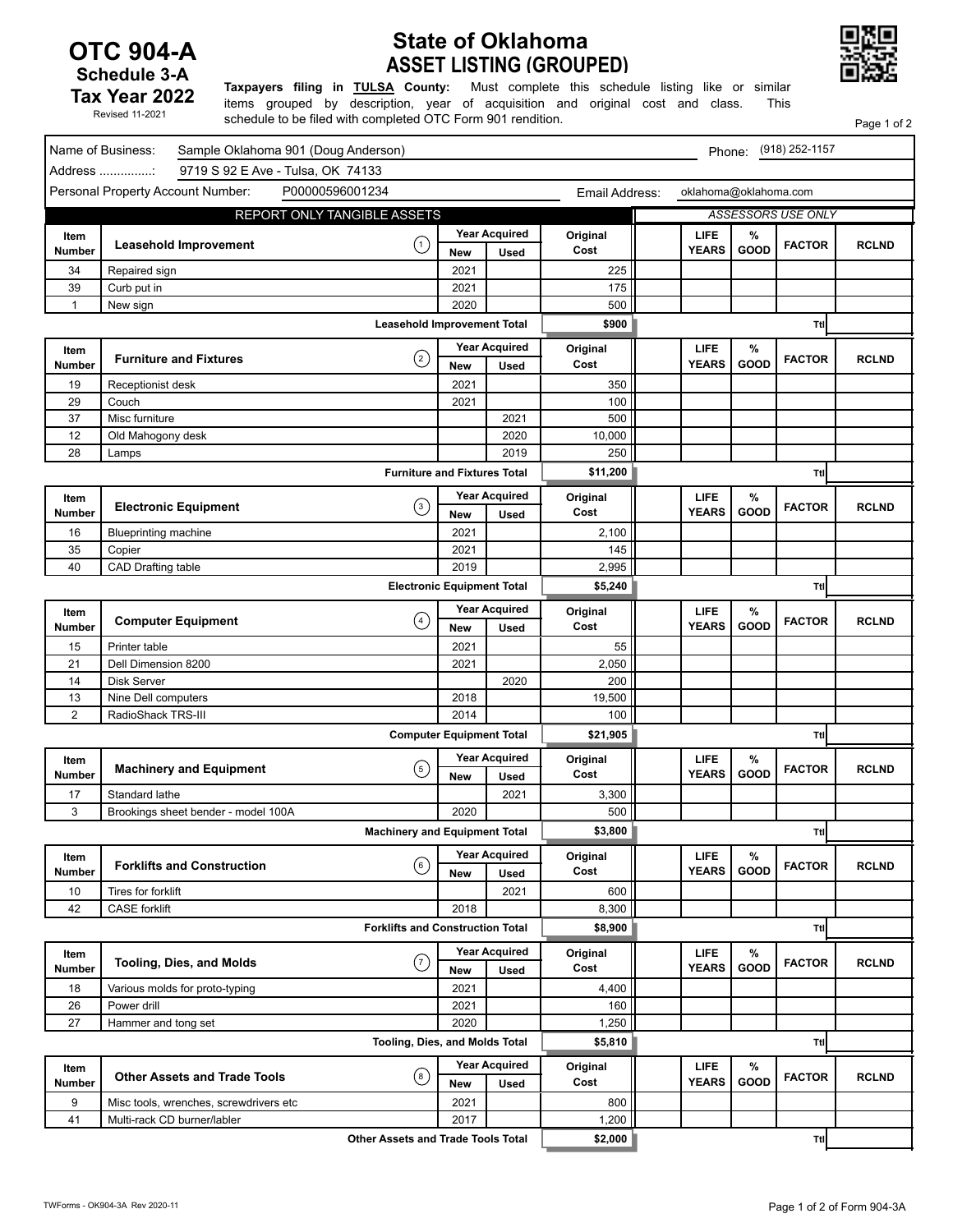### **OTC 904-A Schedule 3-A Tax Year 2022**

Revised 11-2021

## **ASSET LISTING (GROUPED) State of Oklahoma**



Page 2 of 2

**Taxpayers filing in TULSA County:** Must complete this schedule listing like or similar items grouped by description, year of acquisition and original cost and class. This schedule to be filed with completed OTC Form 901 rendition.

|                | Name of Business:<br>Sample Oklahoma 901 (Doug Anderson)<br>Phone: (918) 252-1157 |                                   |                                 |                      |                                        |  |                       |      |                           |              |
|----------------|-----------------------------------------------------------------------------------|-----------------------------------|---------------------------------|----------------------|----------------------------------------|--|-----------------------|------|---------------------------|--------------|
|                | Address :                                                                         | 9719 S 92 E Ave - Tulsa, OK 74133 |                                 |                      |                                        |  |                       |      |                           |              |
|                | Personal Property Account Number:                                                 | P00000596001234                   |                                 |                      | Email Address:                         |  | oklahoma@oklahoma.com |      |                           |              |
|                |                                                                                   | REPORT ONLY TANGIBLE ASSETS       |                                 |                      |                                        |  |                       |      | <b>ASSESSORS USE ONLY</b> |              |
| Item           |                                                                                   |                                   |                                 | <b>Year Acquired</b> | Original                               |  | LIFE                  | %    |                           |              |
| <b>Number</b>  | <b>Leased To Others</b>                                                           | (၅)                               | <b>New</b>                      | <b>Used</b>          | Cost                                   |  | <b>YEARS</b>          | GOOD | <b>FACTOR</b>             | <b>RCLND</b> |
| $\overline{7}$ | Leased old chairs to Dairy Queen                                                  |                                   | 2021                            |                      | 900                                    |  |                       |      |                           |              |
|                |                                                                                   | <b>Lease Information</b>          |                                 |                      | <b>Asset Type: Furniture</b>           |  |                       |      |                           |              |
|                | Lessee Name: Lesse Name here                                                      |                                   |                                 |                      | Age of Asset: 1 years                  |  |                       |      |                           |              |
|                | Address : lessee's address                                                        |                                   |                                 |                      | Lease Term: 36 months                  |  |                       |      | Payment: \$500            |              |
|                | Phone : lessee's phone                                                            |                                   |                                 |                      |                                        |  |                       |      |                           |              |
| 20             | Leased mapping machine to Ralph                                                   |                                   |                                 | 2021                 | 300                                    |  |                       |      |                           |              |
|                |                                                                                   | <b>Lease Information</b>          |                                 |                      | Asset Type: Map type asset. Not sure   |  |                       |      |                           |              |
|                | Lessee Name: Ralph Smith                                                          |                                   |                                 |                      | Age of Asset: 8 years                  |  |                       |      |                           |              |
|                | Address: 333 Smith lane                                                           |                                   |                                 |                      | Lease Term : 2 years                   |  |                       |      | Payment: \$75             |              |
|                | Phone: (918) 232-3232                                                             |                                   |                                 |                      |                                        |  |                       |      |                           |              |
|                |                                                                                   |                                   | <b>Leased To Others Total</b>   |                      | \$1,200                                |  |                       |      | Ttl                       |              |
| Item           |                                                                                   |                                   |                                 | <b>Year Acquired</b> | Original                               |  | LIFE                  | %    |                           |              |
| <b>Number</b>  | <b>Leased From Others</b>                                                         | (10)                              | <b>New</b>                      | <b>Used</b>          | Cost                                   |  | <b>YEARS</b>          | GOOD | <b>FACTOR</b>             | <b>RCLND</b> |
| $\overline{4}$ | <b>Dell Dimension</b>                                                             |                                   | 2020                            |                      | $\Omega$                               |  |                       |      |                           |              |
|                |                                                                                   | <b>Lease Information</b>          |                                 |                      | Asset Type: Computer                   |  |                       |      |                           |              |
|                | Owner Name: Bev Anderson                                                          |                                   |                                 |                      | Age of Asset: 2 years                  |  |                       |      |                           |              |
|                | Address: 325 Anderson Street                                                      |                                   |                                 |                      | Lease Term : 2 years                   |  |                       |      | Payment: \$25             |              |
|                | Phone: (405) 111-3333                                                             |                                   |                                 |                      | First Year of Lease: 2020              |  |                       |      |                           |              |
| 5              | <b>Dell Dimension Computer</b>                                                    |                                   | 2017                            |                      | $\Omega$                               |  |                       |      |                           |              |
|                |                                                                                   | <b>Lease Information</b>          |                                 |                      | Asset Type: Bob's asset type           |  |                       |      |                           |              |
|                | Owner Name: Bob Henderson                                                         |                                   |                                 |                      | Age of Asset: 5 years                  |  |                       |      |                           |              |
|                | Address: 123 Bobby Street                                                         |                                   |                                 |                      | Lease Term : monthly<br>Payment: \$250 |  |                       |      |                           |              |
|                | Phone: (918) 252-1234                                                             |                                   |                                 |                      | First Year of Lease: 2017              |  |                       |      |                           |              |
|                |                                                                                   |                                   |                                 |                      |                                        |  |                       |      |                           |              |
|                |                                                                                   |                                   | <b>Leased From Others Total</b> |                      | \$0                                    |  |                       |      | Ttl                       |              |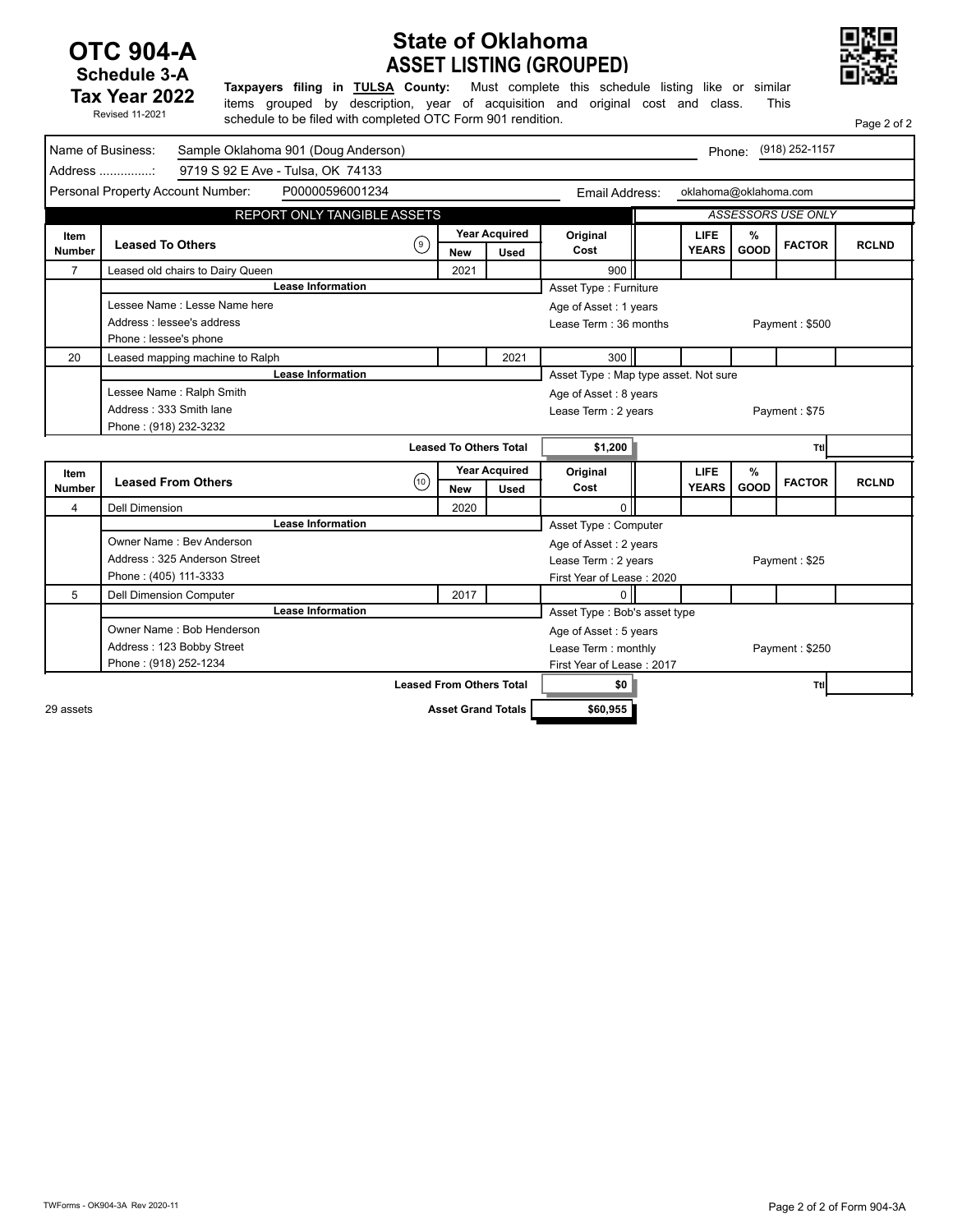## **OTC 901-F Tax Year 2022**

Revised 11-2021

## **State of Oklahoma FREEPORT EXEMPTION DECLARATION**



Tulsa County

### Return to County Assessor - Filing Date: January 1 - March 15 **USE CURRENT YEAR FORM**

### **NAME AND ADDRESS**

| Firm Name :       | Other firm name used for Freeport Exemption               | School |  |
|-------------------|-----------------------------------------------------------|--------|--|
| Property Address: | 94132 South 92nd East Avenue, Tulsa OK 55555-5555         |        |  |
| Mailing Address : | 123 S 92 E Ave, Tulsa OK 74133                            |        |  |
| Phone Number :    | Email Address:<br>oklahoma@oklahoma.com<br>(918) 252-1157 |        |  |

This is a statement of goods, wares, and merchandise exempt from taxation under Article X, Section 6A of the Oklahoma Constitution. Please note that inventory costs must include raw material, work in progress, finished goods, consigned and floor planned merchandise.

### **COST OF GOODS SOLD**

| 1                         | Beginning inventory in Oklahoma                                                             | \$       | 78,000            |  |  |
|---------------------------|---------------------------------------------------------------------------------------------|----------|-------------------|--|--|
| $\overline{c}$            | Add: Total purchases for Oklahoma Inventory                                                 | \$       | 9,000             |  |  |
| 3                         | Add: Incoming freight charges related to line 2                                             | \$       | 300               |  |  |
| 4                         | Add: Other cost (work in process, labor, and/or other related overhead)                     | \$       | 650               |  |  |
| 5                         | Less: Ending inventory in Oklahoma                                                          | \$       |                   |  |  |
| 6                         | Cost of goods sold (Sum of lines 1, 2, 3, and 4 - minus line 5)                             | \$       | 87,950            |  |  |
|                           | <b>AVERAGE INVENTORY</b>                                                                    |          |                   |  |  |
| 7                         | Monthly inventory (Enter 0 for the months with no inventory)                                |          |                   |  |  |
|                           | January<br>March<br>April<br>May<br>$\overline{\text{February}}$ 2,000<br>6,333<br>400<br>0 | 0        | June<br>0         |  |  |
|                           | August<br>September<br>October<br>November<br>July<br>0<br>9,000<br>0<br>78,000             | $\Omega$ | December<br>2,500 |  |  |
| 8                         | Total Inventory (Sum of the preceding months)                                               | \$       | 98,233            |  |  |
| 9                         | Average Inventory (line 8 divided by number of months in Oklahoma)                          | \$       | 16,372            |  |  |
| 10                        | Inventory turns per year (line 6 divided by line 9)                                         | \$       | 5.3720            |  |  |
| 11                        | Months required for turnover (number of months in Oklahoma divided by line 10)              | \$       | 2.2338            |  |  |
|                           | Note: If line 11 is more than 9.0, the exemption is not allowed.                            |          |                   |  |  |
|                           | <b>PURHASES FOR OKLAHOMA INVENTORY</b>                                                      |          |                   |  |  |
| 12                        | Total purchases for Oklahoma inventory (from line 2)                                        | \$       | 9,000             |  |  |
| 13                        | Less: Inventory purchases from Oklahoma vendors                                             | \$       | 4.000             |  |  |
| 14                        | Inventory purchased from out-of-state vendors                                               | \$       | 5,000             |  |  |
| 15                        | Percent of out-of-state purchases (line 14 divded by line 12)                               | \$       | 55.56 %           |  |  |
|                           | <b>SALES FROM OKLAHOMA INVENTORY</b>                                                        |          |                   |  |  |
| 16                        | Total sales from Oklahoma inventory                                                         | \$       | 8,500             |  |  |
| 17                        | Less: Sales within Oklahoma                                                                 | \$       | 6,000             |  |  |
| 18                        | Sold and shipped out-of-state                                                               | \$       | 2,500             |  |  |
| 19                        | Percent of out-of-state sales (line 18 divided by line 16)                                  | \$       | 29.41 %           |  |  |
| <b>FREEPORT EXEMPTION</b> |                                                                                             |          |                   |  |  |
| 20                        | Average inventory (from line 9)                                                             | \$       | 16,372            |  |  |
| 21                        | Less: Amount exempt (lower of line 15 or line 19 x line 20)                                 | \$       | 4,815             |  |  |
| 22                        | Inventory amount not exempt                                                                 | \$       | 11,557            |  |  |

### **All the above described property is located in Tulsa County, Oklahoma.**

I, the undersigned officer of the above named company , corporation, or business concern do hereby declare under oath as provided by Oklahoma Statutes that the above schedule and statements have been examined by me and to the best of my knowledge and belief is a true and complete return, made in good faith, for the taxable year stated.

Signature Title President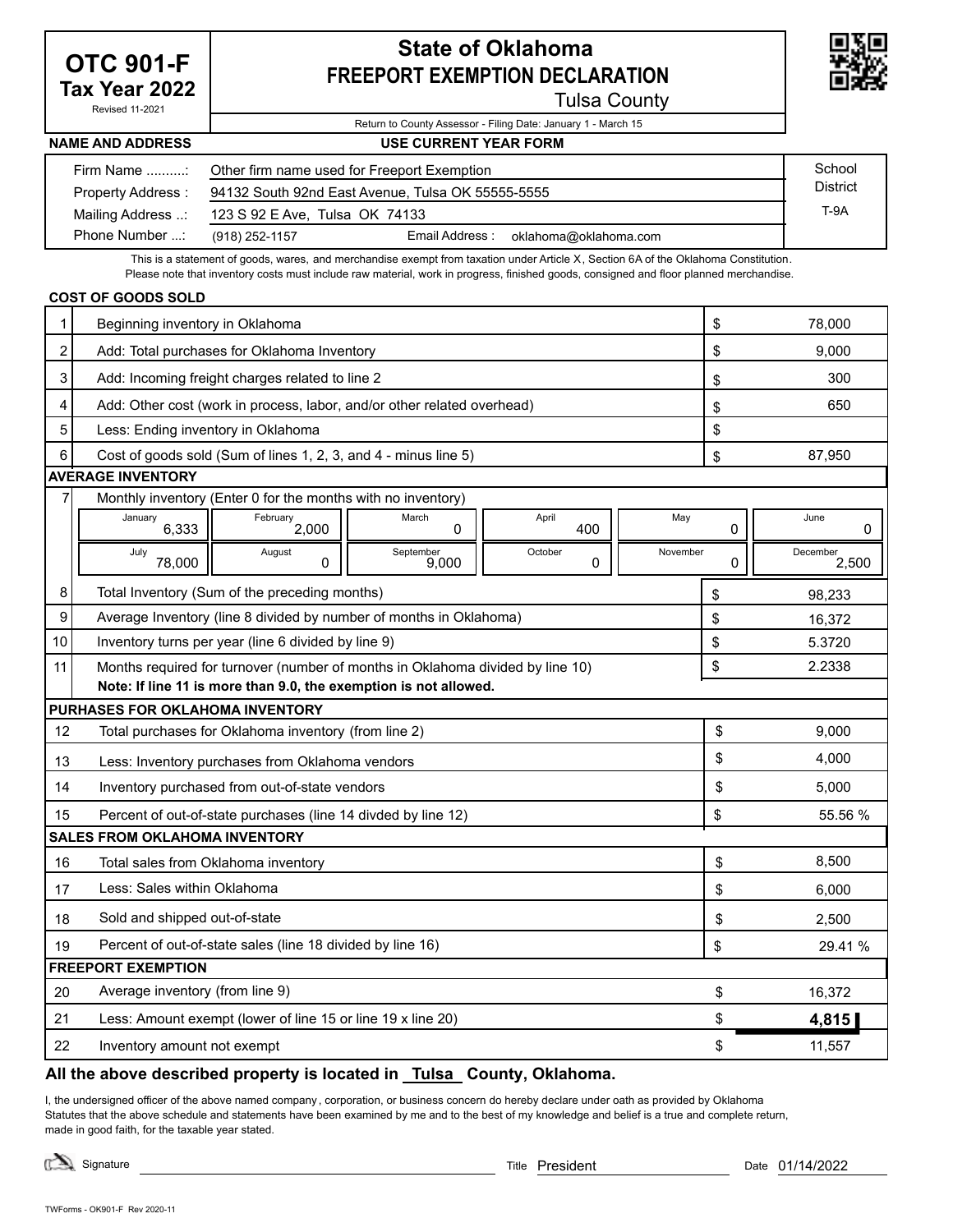# Freeport Exemption

Article X, Section 6A, Oklahoma Constitution

### Tangible Personal Property Moving through the State

All property consigned to a consignee in this State from outside this State to be forwarded to a point outside this State, which is entitled under the tariffs, rules, and regulations approved by the Interstate Commerce Commission to be forwarded at through rates from the point of origin to the point of destination, if not detained within this State for a period of more than ninety (90) days, shall be deemed to be property moving in interstate commerce, and no such property shall be subject to taxation in this State; provided, that goods, wares and merchandise whether or not moving on through rates, shall be deemed to move in interstate commerce, and not subject to taxation in this State if not detained more than nine (9) months where such goods, wares and merchandise are so held for assembly, storage, manufacturing, processing or fabricating purposes; provided, further, that personal property consigned for sale within this State must be assessed as any other personal property.

Added by State Question No. 443, adopted at election held September 17, 1968.

### **Article 10, Section 22A**

No person, firm, corporation or other legal entity shall be allowed to file for any ad valorem tax exemption provided for in Article X of the Oklahoma Constitution, for any year or years prior to the person, firm, corporation or legal entity filing their original application for said exemption with the county assessor. Eligibility for the applicable exemption shall be established as required by law. The legislature may pass any additional laws that may be required to implement the provisions of this section.

Added by State Question No. 741, adopted at election held November 4, 2008.

### **68 O.S. Section 2902.2**

Any person, firm, or corporation claiming the exemption provided in Section 6A of Article X of the Oklahoma Constitution shall file an application with the county assessor for each year for which the exemption is claimed. The application shall be on a form prescribed by the Oklahoma Tax Commission and shall be filed on or before March 15 or within 30 days from and after receipt of taxpayer notice of valuation increase, whichever is later. Applications must be filed in the year in which the exemption is requested. Claims filed for previous years shall be declared null and void. Eligibility for the exemption shall be established by annually filing an affidavit with the county assessor stating that the property qualifies for exemption pursuant to the provisions of Section 6 A of Article X of the Oklahoma Constitution and such other information as may be required by the Tax Commission or the county assessor.

> SB 521, adopted March 29, 2000, with emergency. See: Attorney General Opinion: 03-23, Date of Filing. See: Attorney Opinion: 13-24, Date of Filing

Freeport **must be filed by March 15.**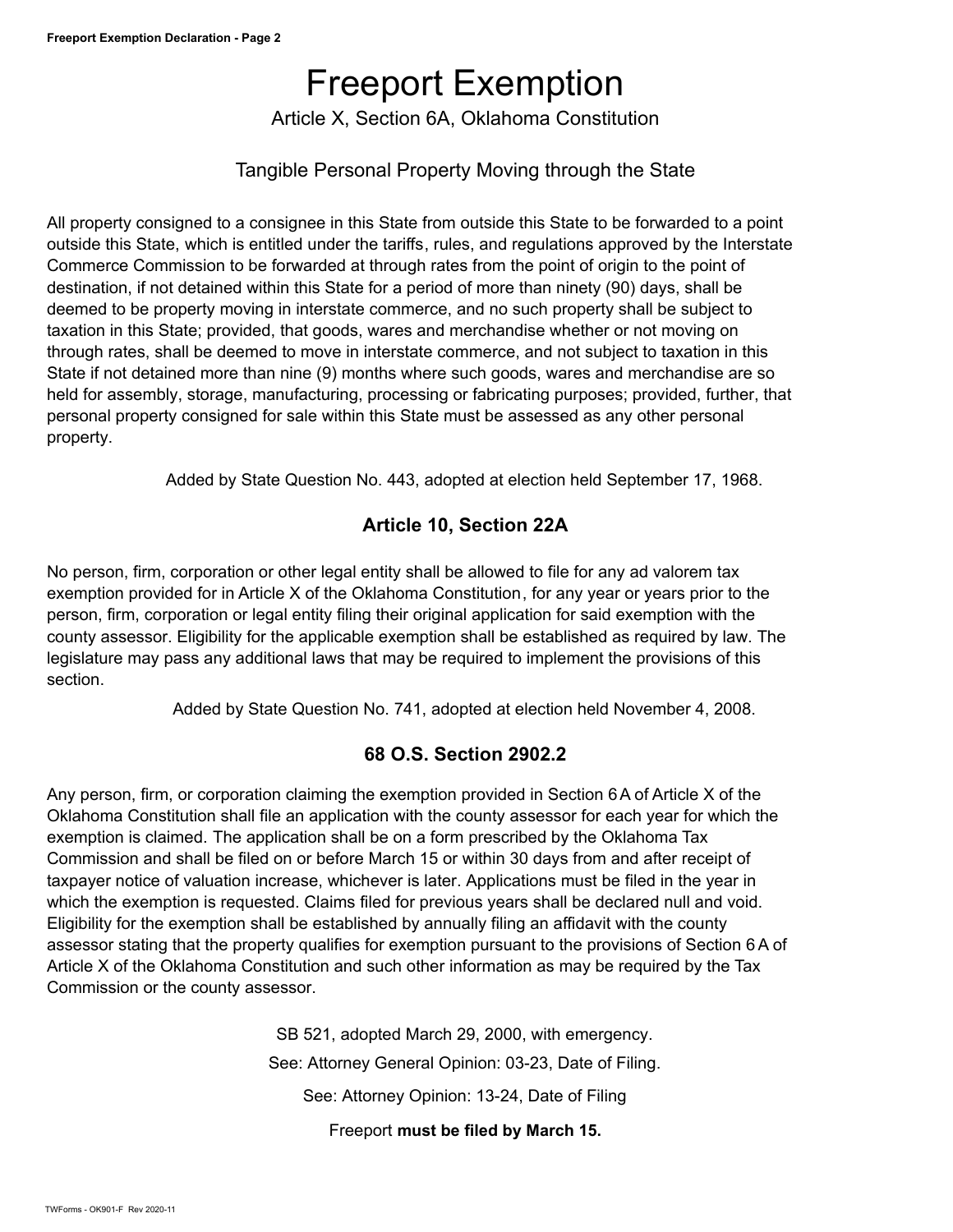### **FORM 901/901P - Other Information**

|  | <b>TAX YEAR 2022</b> |  |
|--|----------------------|--|
|--|----------------------|--|

| Name of Business                 | Sample Oklahoma 901 (Doug Anderson)                                                         |  |  |  |  |  |  |
|----------------------------------|---------------------------------------------------------------------------------------------|--|--|--|--|--|--|
|                                  | 9719 S 92 E Ave - Tulsa, OK 74133                                                           |  |  |  |  |  |  |
| Personal Property Acct #         | P00000596001234                                                                             |  |  |  |  |  |  |
|                                  |                                                                                             |  |  |  |  |  |  |
|                                  |                                                                                             |  |  |  |  |  |  |
| Number of Units                  | 4                                                                                           |  |  |  |  |  |  |
| Strip Center or Office Building: | Remington Towers III                                                                        |  |  |  |  |  |  |
| Other Information                | Several assets were moved to this location from our Sapulpa plant. Please contact us if you |  |  |  |  |  |  |

have any questions.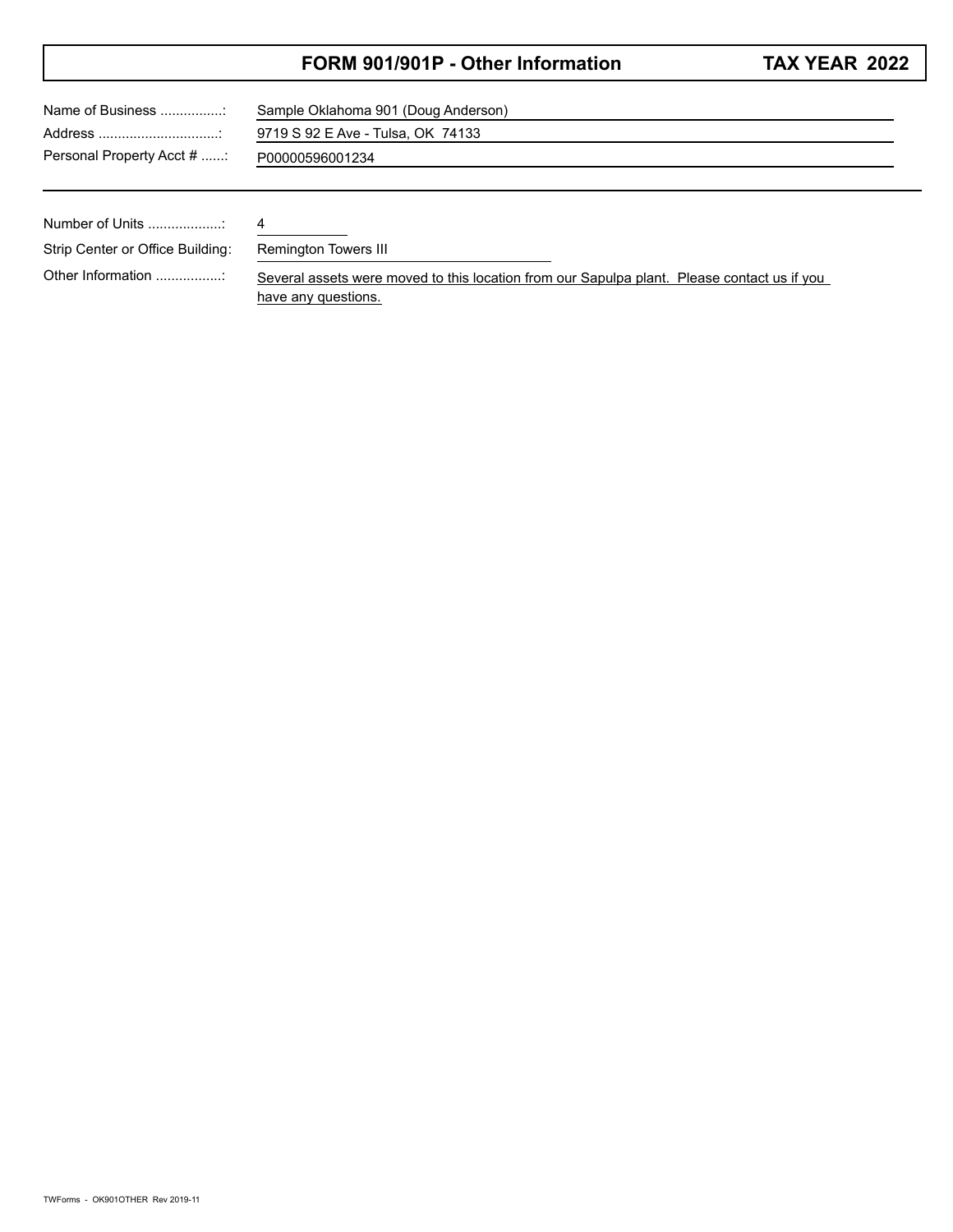| <b>OTC 901-IP</b><br>Tax Year 2022                                      |                                  | <b>State of Oklahoma</b><br><b>INTANGIBLE PERSONAL PROPERTY EXEMPTION</b>                                                            |                                                                                                                                                                                                                                                           |  |  |  |  |  |
|-------------------------------------------------------------------------|----------------------------------|--------------------------------------------------------------------------------------------------------------------------------------|-----------------------------------------------------------------------------------------------------------------------------------------------------------------------------------------------------------------------------------------------------------|--|--|--|--|--|
| <b>Revised 11-2021</b>                                                  |                                  |                                                                                                                                      | <b>Tulsa County</b><br>(918) 596-5114                                                                                                                                                                                                                     |  |  |  |  |  |
|                                                                         |                                  |                                                                                                                                      | John A. Wright, Tulsa County Assessor, ATTN: Business Personal Property Dept., 218 W Sixth St., Fifth floor, Tulsa, OK 74119                                                                                                                              |  |  |  |  |  |
| RE#<br>75253-55-55-12345<br><b>Phone Number</b><br><b>Email Address</b> | (918) 252-1157                   | T-9A<br>PP# P00000596001234<br><u> II dahi dahi dari dari dari dike dike dike dari dalam kalendara III </u><br>oklahoma@oklahoma.com | 73-1112222<br><b>FEIN</b><br>Software Programming<br><b>Type of Business</b><br>North American Industry<br>2 II<br>-3<br>7 I<br>8<br><b>Classification System</b>                                                                                         |  |  |  |  |  |
| Owner<br>/DBA<br><b>Mailing Address</b>                                 | Doug Anderson<br>9719 S 92 E Ave | Sample Oklahoma 901                                                                                                                  | <b>X</b> Yes<br>$\blacksquare$ No<br>Are other businesses included in this rendition?<br>Other businesses listed here<br>If yes, please list:<br>Physical location if different than mailing address<br>94132 South 92nd East Avenue, Tulsa OK 55555-5555 |  |  |  |  |  |
| City, State, ZIP                                                        | Tulsa, OK 74133                  |                                                                                                                                      | Please provide the name and number of person to contact for audit purposes:<br>(918) 555-1212 Ext 1234<br>Sue Jones                                                                                                                                       |  |  |  |  |  |

### **REPORTING AND DOCUMENTATION LOCALLY ASSESSED PERSONAL PROPERTY**

**Beginning January 1, 2013, the Oklahoma Constitution, Section 6A of Article 10, exempts intangible personal property from ad valorem tax.** The taxpayer must identify any intangible personal property which the taxpayer claims has been valued and assessed. If the intangible personal proeprty has not been valued and assessed by the county assessor there is not a valid claim for exemption. **Documentation must be submitted with this form establishing the existence, value and prior assessment of any intangible personal property claimed to be exempt.**

**Return to County Assessor by March 15.**

| <b>INTANGIBLE PERSONAL PROPERTY LISTING</b> |                      |                 |                                                    |  |  |  |  |  |  |
|---------------------------------------------|----------------------|-----------------|----------------------------------------------------|--|--|--|--|--|--|
| <b>Asset Description</b>                    | <b>Original Cost</b> | <b>Net Book</b> | Taxpayer's Estimate of<br><b>Fair Market Value</b> |  |  |  |  |  |  |
|                                             |                      |                 |                                                    |  |  |  |  |  |  |
|                                             |                      |                 |                                                    |  |  |  |  |  |  |
|                                             |                      |                 |                                                    |  |  |  |  |  |  |
|                                             |                      |                 |                                                    |  |  |  |  |  |  |
|                                             |                      |                 |                                                    |  |  |  |  |  |  |
|                                             |                      |                 |                                                    |  |  |  |  |  |  |
|                                             |                      |                 |                                                    |  |  |  |  |  |  |
|                                             |                      |                 |                                                    |  |  |  |  |  |  |
|                                             |                      |                 |                                                    |  |  |  |  |  |  |
|                                             |                      |                 |                                                    |  |  |  |  |  |  |
|                                             |                      |                 |                                                    |  |  |  |  |  |  |
|                                             |                      |                 |                                                    |  |  |  |  |  |  |
|                                             |                      |                 |                                                    |  |  |  |  |  |  |
|                                             |                      |                 |                                                    |  |  |  |  |  |  |
|                                             |                      |                 |                                                    |  |  |  |  |  |  |
| <b>Totals</b>                               |                      |                 |                                                    |  |  |  |  |  |  |

State of Oklahoma - County of Tulsa

I, Henry James III\_ under penalties of perjury, do hereby depose and say that I am \_President\_ of \_Sample Oklahoma 901\_ company; that as such I am acquainted with the books, accounts, and affairs of said company and know that the accompanying statement to be true, correct, and complete, and that all information requested herein has been fully and correctly given to the best of my knowledge. (68 O.S. Section 2945 provides penalties for false oaths)

|              |                                              | 01/14/2022 | 123 CPA Avenue - Accountant City, OK 55555 |                         |  |
|--------------|----------------------------------------------|------------|--------------------------------------------|-------------------------|--|
| Don't Forget | Signature of preparer if other than taxpayer | Date       | Preparer's address                         | (John Doe Company)      |  |
| to Sign      |                                              | 01/14/2022 |                                            | (918) 555-1212 Ext 1234 |  |
|              | Signature of taxpayer                        | Date       | Preparer's identification number           | Preparer's phone number |  |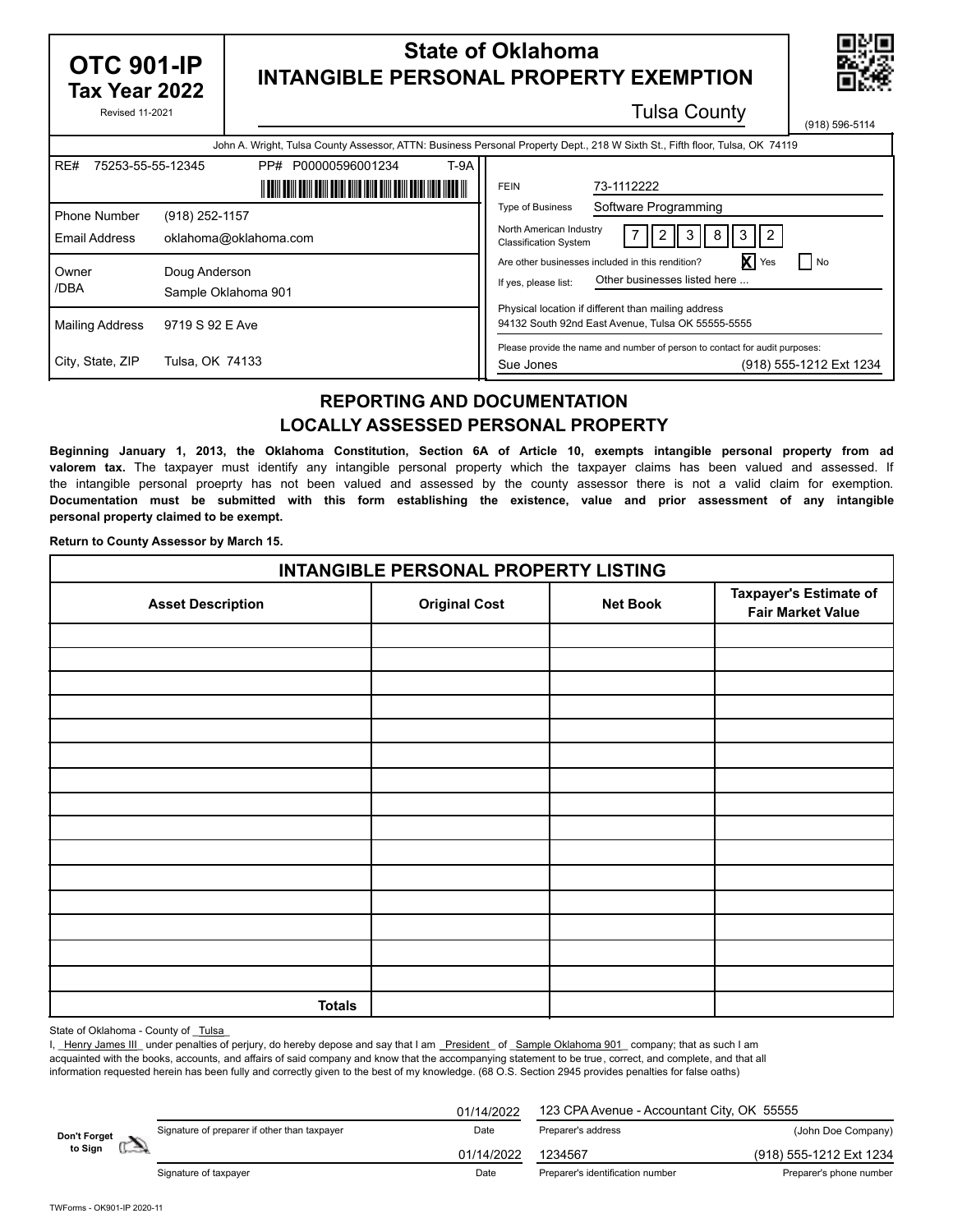| Sample Oklahoma 901 (Doug Anderson) | <b>Asset Listing</b>                 | Tax          |
|-------------------------------------|--------------------------------------|--------------|
| 19719 S 92 E Ave - Tulsa, OK 74133  | Cross-Tab Summary by Category & Year | Year<br>2022 |

### **Asset Costs for years 2021 to 2005**

I

|               |               | Computer  | Electronic | Forklifts and | Furniture and   | Leased To | Leasehold   | Machinery and | <b>Other Assets</b> | Tooling, Dies, |
|---------------|---------------|-----------|------------|---------------|-----------------|-----------|-------------|---------------|---------------------|----------------|
|               |               | Equipment | Equipment  | Construction  | <b>Fixtures</b> | Others    | Improvement | Equipment     | and Trade Tools     | and Molds      |
| Year          | <b>Totals</b> |           |            |               |                 |           |             |               |                     |                |
| 2021          | 16,160        | 2.105     | 2,245      | 600           | 950             | 1,200     | 400         | 3,300         | 800                 | 4,560          |
| 2020          | 12,450        | 200       |            |               | 10,000          |           | 500         | 500           |                     | 1,250          |
| 2019          | 3.245         |           | 2,995      |               | 250             |           |             |               |                     |                |
| 2018          | 27,800        | 19.500    |            | 8,300         |                 |           |             |               |                     |                |
| 2017          | 1.200         |           |            |               |                 |           |             |               | 200. ا              |                |
| 2014          | 100           | 100       |            |               |                 |           |             |               |                     |                |
| <b>Totals</b> | 60.955        | 21.905    | 5,240      | 8,900         | 11,200          | 1,200     | 900         | 3.800         | 2,000               | 5,810          |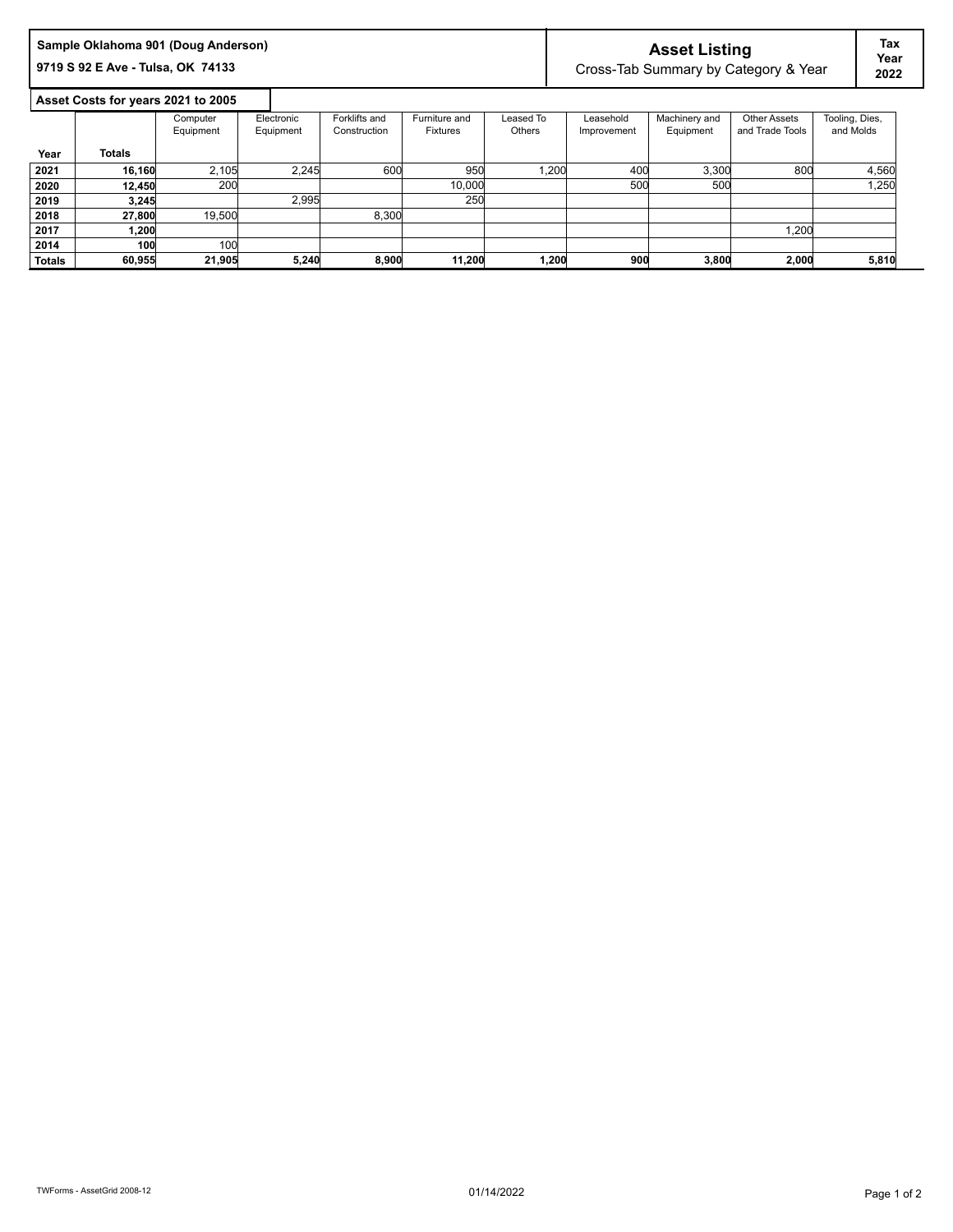# Sample Oklahoma 901 (Doug Anderson)<br>
9719 S 92 E Ave - Tulsa, OK 74133<br> **ASSET AVE - Tulsa, OK 74133**<br>
Superson Cross-Tab Summary by Cate

**981** Cross-Tab Summary by Category & Year 2022

**Tax Year**

 **Fair Market Values of All Assets (calculated)**

|               |               | Computer  | Electronic | Forklifts and | Furniture and   | Leased To | Leasehold   | Machinery and | <b>Other Assets</b> | Tooling, Dies, |
|---------------|---------------|-----------|------------|---------------|-----------------|-----------|-------------|---------------|---------------------|----------------|
|               |               | Equipment | Equipment  | Construction  | <b>Fixtures</b> | Others    | Improvement | Equipment     | and Trade Tools     | and Molds      |
| Year          | <b>Totals</b> |           |            |               |                 |           |             |               |                     |                |
| 2021          | 10,158        | .790      | l.953      | 120           | 514             | 825       | 368         | 660           | 736                 | 3,192          |
| 2020          | 3,505         | 40        |            |               | 2,000           |           | 420         | 420           |                     | 625            |
| 2019          | 1,757         |           | 1.707      |               | 50              |           |             |               |                     |                |
| 2018          | 10,033        | 6,630     |            | 3,403         |                 |           |             |               |                     |                |
| 2017          | 696           |           |            |               |                 |           |             |               | 696                 |                |
| 2014          | 20            | 20        |            |               |                 |           |             |               |                     |                |
| <b>Totals</b> | 26,169        | 8,480     | 3,660      | 3,523         | 2.564           | 825       | 788         | 1,080         | 1,432               | 3,817          |

 $\mathsf{l}$ 

**Calculations are based on Cost, Age, Life and PV%**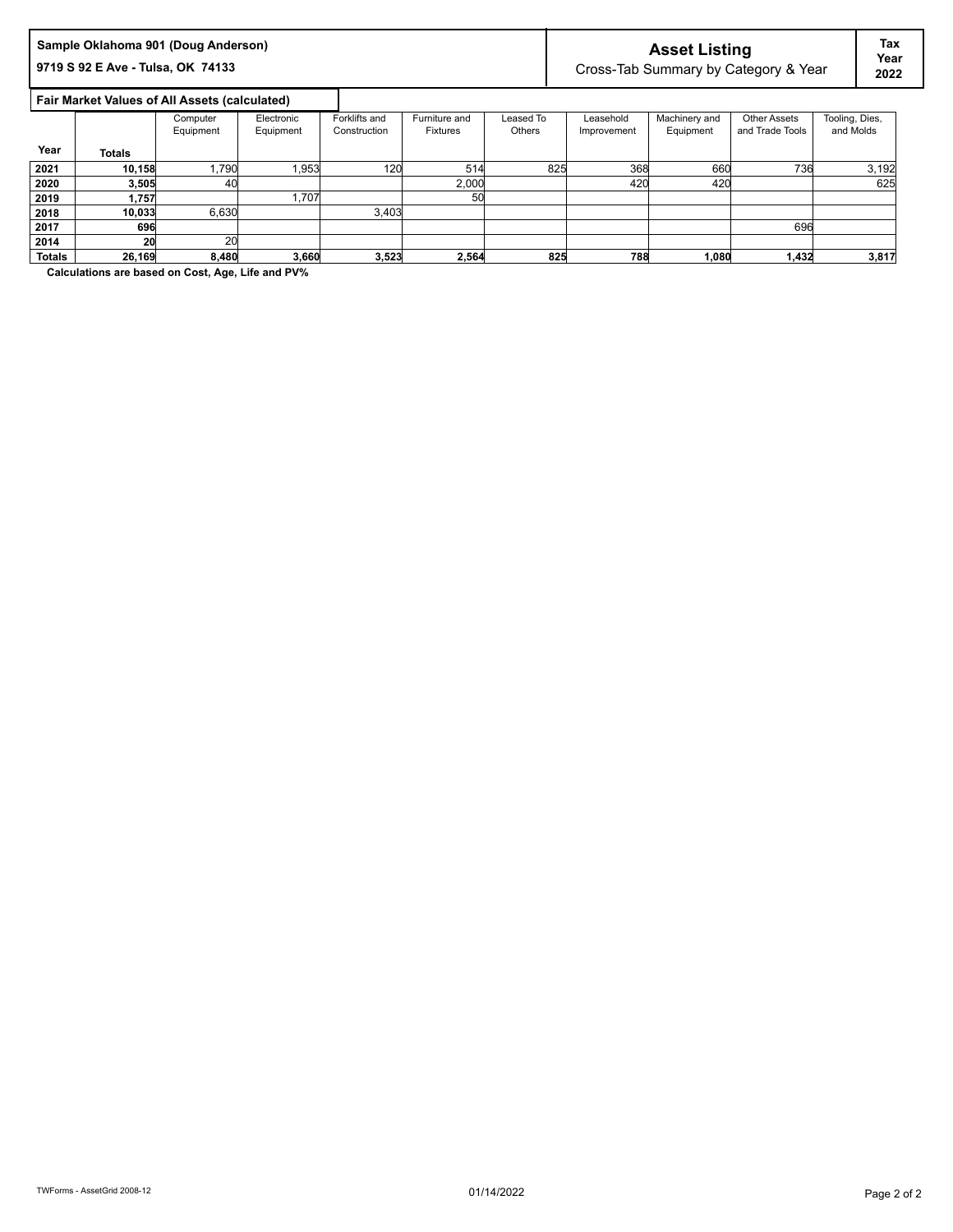|                | Sample Oklahoma 901 (Doug Anderson)<br>9719 S 92 E Ave - Tulsa, OK 74133 |                                                     | Tax<br><b>Asset Listing</b><br>Year<br>Grouped by Category, Year Acquired<br>2022 |                                              |            |                      |                      |                                                |        |
|----------------|--------------------------------------------------------------------------|-----------------------------------------------------|-----------------------------------------------------------------------------------|----------------------------------------------|------------|----------------------|----------------------|------------------------------------------------|--------|
| ltem#          | Description                                                              | Year<br>Acq                                         | New/<br>Used<br>-Age                                                              | L PV<br>F.<br>%                              | Cost       | Calced<br><b>FMV</b> | Manual<br><b>FMV</b> | Category                                       |        |
|                | <b>Computer Equipment</b>                                                |                                                     |                                                                                   |                                              |            |                      |                      |                                                |        |
| 15             | Printer table                                                            | 2021                                                | $N-1$                                                                             | 5 85                                         | 55         | 47                   |                      | Computer Equipment                             |        |
| 21             | Dell Dimension 8200                                                      | 2021                                                | $N-1$                                                                             | 5 85                                         | 2,050      | 1,743                |                      | Computer Equipment                             |        |
|                |                                                                          |                                                     |                                                                                   | Total for 2021                               | 2,105      | 1,790                |                      |                                                |        |
| 14             | <b>Disk Server</b>                                                       | 2020                                                | $U-12$                                                                            | 5 20                                         | 200        | 40                   |                      | Computer Equipment                             |        |
| 13             | Nine Dell computers                                                      | 2018                                                | $N-4$                                                                             | 5<br>34                                      | 19,500     | 6,630                |                      | Computer Equipment                             |        |
| $\overline{2}$ | RadioShack TRS-III                                                       | 2014                                                | $N-8$                                                                             | 5<br>- 20                                    | 100        | 20                   |                      | Computer Equipment                             |        |
|                |                                                                          |                                                     |                                                                                   | <b>Total Cost for Computer Equipment</b>     | \$21,905   | \$8,480              |                      |                                                |        |
|                | <b>Electronic Equipment</b>                                              |                                                     |                                                                                   |                                              |            |                      |                      |                                                |        |
| 16             | <b>Blueprinting machine</b>                                              | 2021                                                | $N-1$                                                                             | 6 87                                         | 2,100      | 1,827                |                      | <b>Electronic Equipment</b>                    |        |
| 35             | Copier                                                                   | 2021                                                | $N-1$                                                                             | 6 87                                         | 145        | 126                  |                      | <b>Electronic Equipment</b>                    |        |
|                |                                                                          |                                                     |                                                                                   | Total for 2021                               | 2,245      | 1,953                |                      |                                                |        |
| 40             | CAD Drafting table                                                       | 2019                                                | $N-3$                                                                             | 6 57                                         | 2,995      | 1,707                |                      | <b>Electronic Equipment</b>                    |        |
|                |                                                                          |                                                     |                                                                                   | <b>Total Cost for Electronic Equipment</b>   | \$5,240    | \$3,660              |                      |                                                |        |
|                | <b>Forklifts and Construction</b>                                        |                                                     |                                                                                   |                                              |            |                      |                      |                                                |        |
| 10             | Tires for forklift                                                       | 2021                                                | $U - 11$                                                                          | 6 20                                         | 600        | 120                  |                      | Forklifts and Construction                     |        |
| 42             | <b>CASE</b> forklift                                                     | 2018                                                | $N-4$                                                                             | 6 41                                         | 8,300      | 3,403                |                      | Forklifts and Construction                     |        |
|                |                                                                          | <b>Total Cost for Forklifts and Construction</b>    |                                                                                   |                                              | \$8,900    | \$3,523              |                      |                                                |        |
|                | <b>Furniture and Fixtures</b>                                            |                                                     |                                                                                   |                                              |            |                      |                      |                                                |        |
| 19             | Receptionist desk                                                        | 2021                                                | $N-1$                                                                             | 10 92                                        | 350        | 322                  |                      | <b>Furniture and Fixtures</b>                  |        |
| 29             | Couch                                                                    | 2021                                                | $N-1$                                                                             | 10 92                                        | 100        | 92                   |                      | <b>Furniture and Fixtures</b>                  |        |
| 37             | Misc furniture                                                           | 2021                                                | $U - 11$                                                                          | 10 20                                        | 500        | 100                  |                      | <b>Furniture and Fixtures</b>                  |        |
|                |                                                                          |                                                     |                                                                                   | Total for 2021                               | 950        | 514                  |                      |                                                |        |
| 12             | Old Mahogony desk                                                        | 2020                                                | $U-12$                                                                            | 10 20                                        | 10,000     | 2,000                |                      | <b>Furniture and Fixtures</b>                  |        |
| 28             | Lamps                                                                    | 2019                                                | $U-13$                                                                            | 10 20                                        | 250        | 50                   |                      | <b>Furniture and Fixtures</b>                  |        |
|                |                                                                          |                                                     |                                                                                   | <b>Total Cost for Furniture and Fixtures</b> | \$11,200   | \$2,564              |                      |                                                |        |
|                | <b>Leased From Others</b>                                                |                                                     |                                                                                   |                                              |            |                      |                      |                                                |        |
| $\overline{4}$ | <b>Dell Dimension</b>                                                    | 2020                                                | $N-2$                                                                             |                                              |            |                      |                      | <b>Leased From Others</b>                      |        |
|                | Lease/Consignment Info:                                                  | Bev Anderson, 325 Anderson Street, (405) 111-3333   |                                                                                   |                                              |            |                      |                      |                                                |        |
|                |                                                                          |                                                     |                                                                                   | Term : 2 years                               |            | Payment/Rent: \$25   |                      | First Year of Lease: 2020                      | Age: 2 |
| 5              | Dell Dimension Computer                                                  | 2017 N-5                                            |                                                                                   |                                              |            |                      |                      | Leased From Others                             |        |
|                | Lease/Consignment Info:                                                  | Bob Henderson, 123 Bobby Street, (918) 252-1234     |                                                                                   |                                              |            |                      |                      |                                                |        |
|                |                                                                          |                                                     |                                                                                   | Term: monthly                                |            | Payment/Rent: \$250  |                      | First Year of Lease: 2017                      | Age: 5 |
|                |                                                                          |                                                     |                                                                                   | <b>Total Cost for Leased From Others</b>     |            |                      |                      |                                                |        |
|                | <b>Leased To Others</b>                                                  |                                                     |                                                                                   |                                              |            |                      |                      |                                                |        |
| 7              | Leased old chairs to Dairy Queen                                         | 2021                                                | $N-1$                                                                             | 5 85                                         | 900        | 765                  |                      | Leased To Others                               |        |
|                | Lease/Consignment Info:                                                  | Lesse Name here, lessee's address, lessee's phone   |                                                                                   |                                              |            |                      |                      |                                                |        |
|                |                                                                          |                                                     |                                                                                   | Term: 36 months                              |            | Payment/Rent: \$500  |                      | Leased To Others                               | Age: 1 |
| 20             | Leased mapping machine to Ralph<br>Lease/Consignment Info:               | 2021<br>Ralph Smith, 333 Smith lane, (918) 232-3232 | $U-11$                                                                            | 5 20                                         | 300        | 60                   |                      |                                                |        |
|                |                                                                          |                                                     |                                                                                   | Term: 2 years                                |            | Payment/Rent: \$75   |                      |                                                | Age: 8 |
|                |                                                                          |                                                     |                                                                                   | Total for 2021                               | 1,200      | 825                  |                      |                                                |        |
|                |                                                                          |                                                     |                                                                                   | <b>Total Cost for Leased To Others</b>       | \$1,200    | \$825                |                      |                                                |        |
|                |                                                                          |                                                     |                                                                                   |                                              |            |                      |                      |                                                |        |
|                | <b>Leasehold Improvement</b>                                             |                                                     |                                                                                   |                                              |            |                      |                      |                                                |        |
| 34<br>39       | Repaired sign<br>Curb put in                                             | 2021<br>2021                                        | $N-1$<br>$N-1$                                                                    | 10 92<br>10 92                               | 225<br>175 | 207<br>161           |                      | Leasehold Improvement<br>Leasehold Improvement |        |
|                |                                                                          |                                                     |                                                                                   | Total for 2021                               | 400        | 368                  |                      |                                                |        |
|                |                                                                          | 2020                                                |                                                                                   | 10 84                                        | 500        | 420                  |                      | Leasehold Improvement                          |        |
| 1              | New sign                                                                 |                                                     | N-2                                                                               |                                              |            |                      |                      |                                                |        |
|                |                                                                          | <b>Total Cost for Leasehold Improvement</b>         |                                                                                   |                                              | \$900      | \$788                |                      |                                                |        |
|                | <b>Machinery and Equipment</b>                                           |                                                     |                                                                                   |                                              |            |                      |                      |                                                |        |
| 17             | Standard lathe                                                           | 2021                                                | $U-13$                                                                            | 10 20                                        | 3,300      | 660                  |                      | Machinery and Equipment                        |        |
| 3              | Brookings sheet bender - model 100A                                      | 2020                                                | $N-2$                                                                             | 10 84                                        | 500        | 420                  |                      | Machinery and Equipment                        |        |
|                |                                                                          | <b>Total Cost for Machinery and Equipment</b>       |                                                                                   |                                              | \$3,800    | \$1,080              |                      |                                                |        |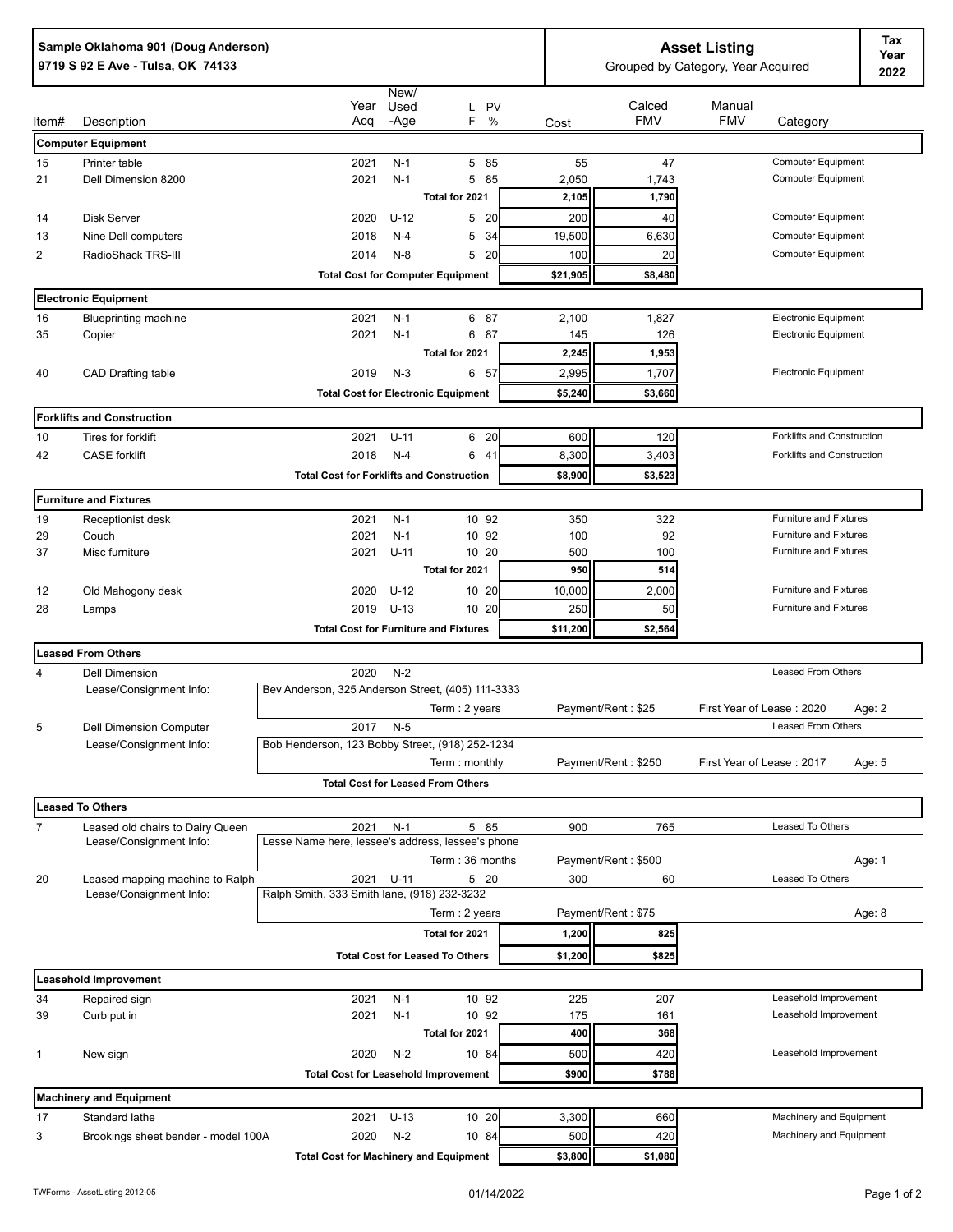|       | Sample Oklahoma 901 (Doug Anderson)<br>9719 S 92 E Ave - Tulsa, OK 74133 |                                                    | <b>Asset Listing</b><br>Grouped by Category, Year Acquired |                     |      |          | Tax<br>Year<br>2022  |                      |                              |  |
|-------|--------------------------------------------------------------------------|----------------------------------------------------|------------------------------------------------------------|---------------------|------|----------|----------------------|----------------------|------------------------------|--|
| ltem# | Description                                                              | Year<br>Acq                                        | New/<br>Used<br>-Age                                       | <b>PV</b><br>%<br>F | Cost |          | Calced<br><b>FMV</b> | Manual<br><b>FMV</b> | Category                     |  |
|       | <b>Other Assets and Trade Tools</b>                                      |                                                    |                                                            |                     |      |          |                      |                      |                              |  |
| 9     | Misc tools, wrenches, screwdrivers etc.                                  | 2021                                               | $N-1$                                                      | 10 92               |      | 800      | 736                  |                      | Other Assets and Trade Tools |  |
| 41    | Multi-rack CD burner/labler                                              | 2017                                               | $N-5$                                                      | 10 58               |      | 1,200    | 696                  |                      | Other Assets and Trade Tools |  |
|       |                                                                          | <b>Total Cost for Other Assets and Trade Tools</b> |                                                            |                     |      | \$2,000  | \$1,432              |                      |                              |  |
|       | Tooling, Dies, and Molds                                                 |                                                    |                                                            |                     |      |          |                      |                      |                              |  |
| 18    | Various molds for proto-typing                                           | 2021                                               | $N-1$                                                      | 3 70                |      | 4,400    | 3,080                |                      | Tooling, Dies, and Molds     |  |
| 26    | Power drill                                                              | 2021                                               | $N-1$                                                      | 3 70                |      | 160      | 112                  |                      | Tooling, Dies, and Molds     |  |
|       |                                                                          |                                                    |                                                            | Total for 2021      |      | 4,560    | 3,192                |                      |                              |  |
| 27    | Hammer and tong set                                                      | 2020                                               | $N-2$                                                      | 3<br>50             |      | 1,250    | 625                  |                      | Tooling, Dies, and Molds     |  |
|       |                                                                          | <b>Total Cost for Tooling, Dies, and Molds</b>     |                                                            |                     |      | \$5,810  | \$3,817              |                      |                              |  |
|       |                                                                          | <b>Grand Totals for All 29 Assets</b>              |                                                            |                     |      | \$60,955 | \$26,169             |                      |                              |  |